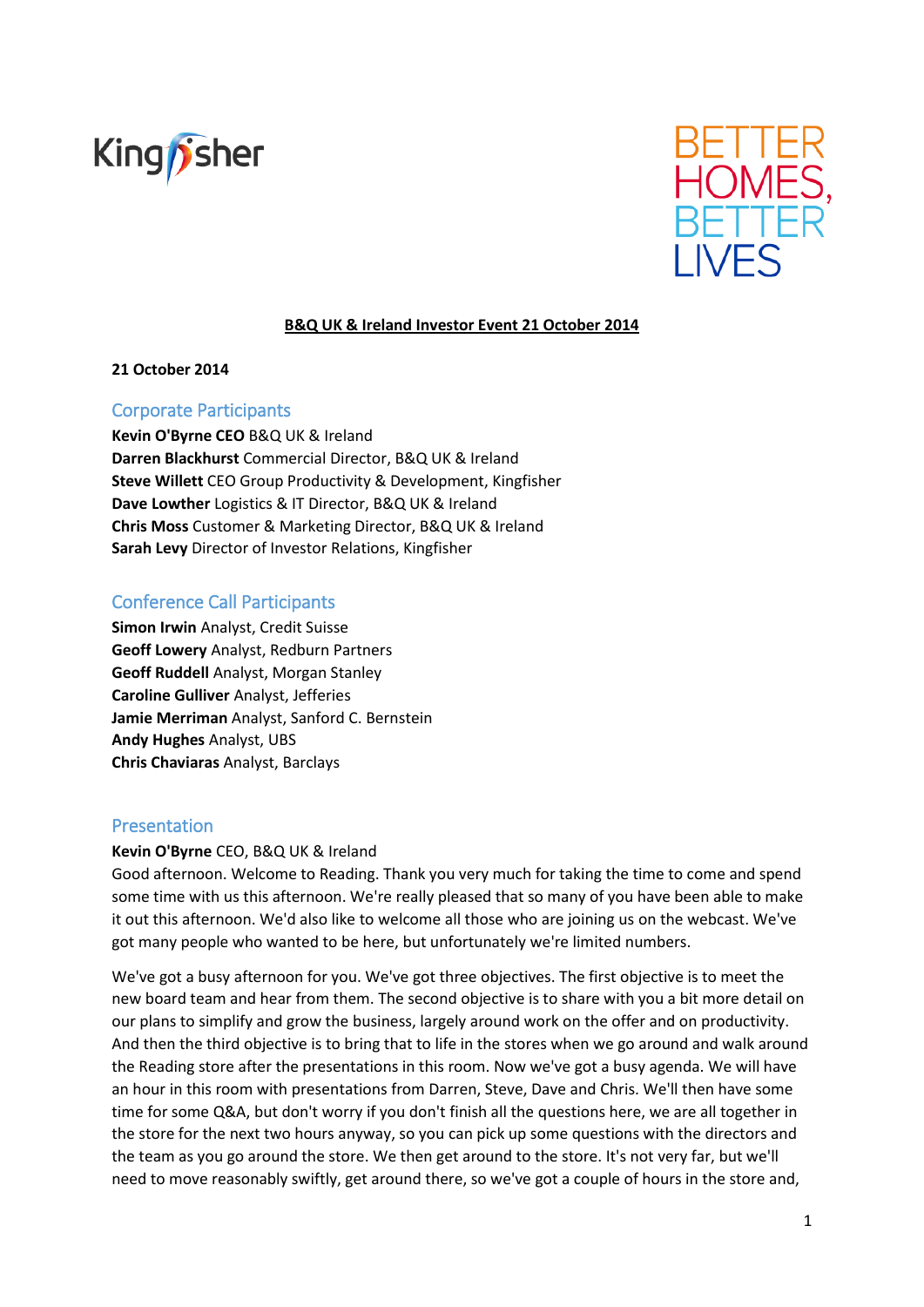as Sarah just explained, we'll go through a number of stations where we bring to life some of the discussions that we had in September at the results announcement and today. So a busy afternoon, but we're delighted that you've been able to join us.

The first thing I wanted to do was just introduce the team, because some of you have met some of the team, many of you haven't. So I was just going to ask each director, if they wouldn't mind of standing up for a second. I'll quickly go around. Christian Mazauric, Christian is our Finance Director. Christian has been in the Group for 13 years, 11 years as Finance Director, Castorama, 2 years in B&Q. And Christian started his first job with M&S, in a store in M&S 20 years ago in Exeter of old places. We don't know how he ended up in Exeter, but he did. He thought it was London, I think. And Chris Moss, Chris is our Customer and Marketing Director. Chris brings real passion for customers and for brands to the business. Chris has created some very well known brands like Orange and 118 118 and developed brands like Virgin Atlantic. So great to have Chris in the team. Next we have Darren Blackhurst. Darren is a very experienced Commercial Director. Darren spent many years at Tesco laterally as Commercial Director on the board of their Tesco Thailand business. And then Darren moved on to be Commercial Director for Asda from 2006 to 2010 on the board there, and much of the value credentials that you see Asda benefiting from today were set up under Darren's leadership. Darren then became CEO of Matalan and I was very pleased when Darren joined the board in January this year as Commercial Director for B&Q in the UK. Next we got Damian McGloughlin. Damian is our stores director, retail director. Damian has been in the business for over 25 years, started in stores, store manager, regional manager, divisional director and since 2011 responsible for all the stores in the business. Dave Lowther, Dave has been 15 years in the Group, 7 years in B&Q, then went to Screwfix 7 years on the board there, led logistics, IT and the omniplatform development there. So delighted to have Dave back in B&Q, leading those areas for us again here. And we've got Steve Willett, who a number of you will know. Steve is one of my Group Exec colleagues. Steve wears more hats than anyone in Kingfisher at the moment. So we all get a bit confused. Steve is on the Group Exec, he chairs Screwfix, he was CEO of Screwfix and developed that business for many years and as well as having roles in Kingfisher, he looks after strategy on the board here at B&Q and brings a lot of experience, which is great. Then we've got Guy Eccles. Guy is our Human Resource Director. Again, Guy is 17 or so years in the Group, about 8 years in B&Q, then was on the board of Screwfix. And one of the reasons I wanted Guy to come back into B&Q was, he was instrumental in working with Steve to build a really strong boards team and senior leadership team that have really developed the Screwfix business and taken it from strength to strength. So great to have Guy in the team. And finally, Grahame, there's Grahame. Grahame has just joined us in the last two weeks to look after Property. We didn't have a role on the board a Property Director, we had a Group Property Director and we felt, Karen and I felt it was really important to get a Group, a Property Director on the board of B&Q given the scale of our property portfolio and the changes we want to make. Grahame has tremendous credentials in the property industry and has worked at a number of retailers, including Arcadia with Mr. Green and most laterally as Group Property Director for Carphone Warehouse. And Grahame won't be answering lots of questions today, because he is in the business for about two weeks, but we will update more on Property in future half year and full year announcements. So that's the team, and it's really important to me in setting out on this agenda was to have a really credible experienced team, but what's most important and it frankly was most enjoyable from my point of view is working with a team of aligned people around a shared plan and hopefully you'll see more of that today.

Moving on, when I made the board changes in B&Q about a year ago now, I had four priorities I discussed with the Kingfisher Board. The first priority was to get the team together, both at the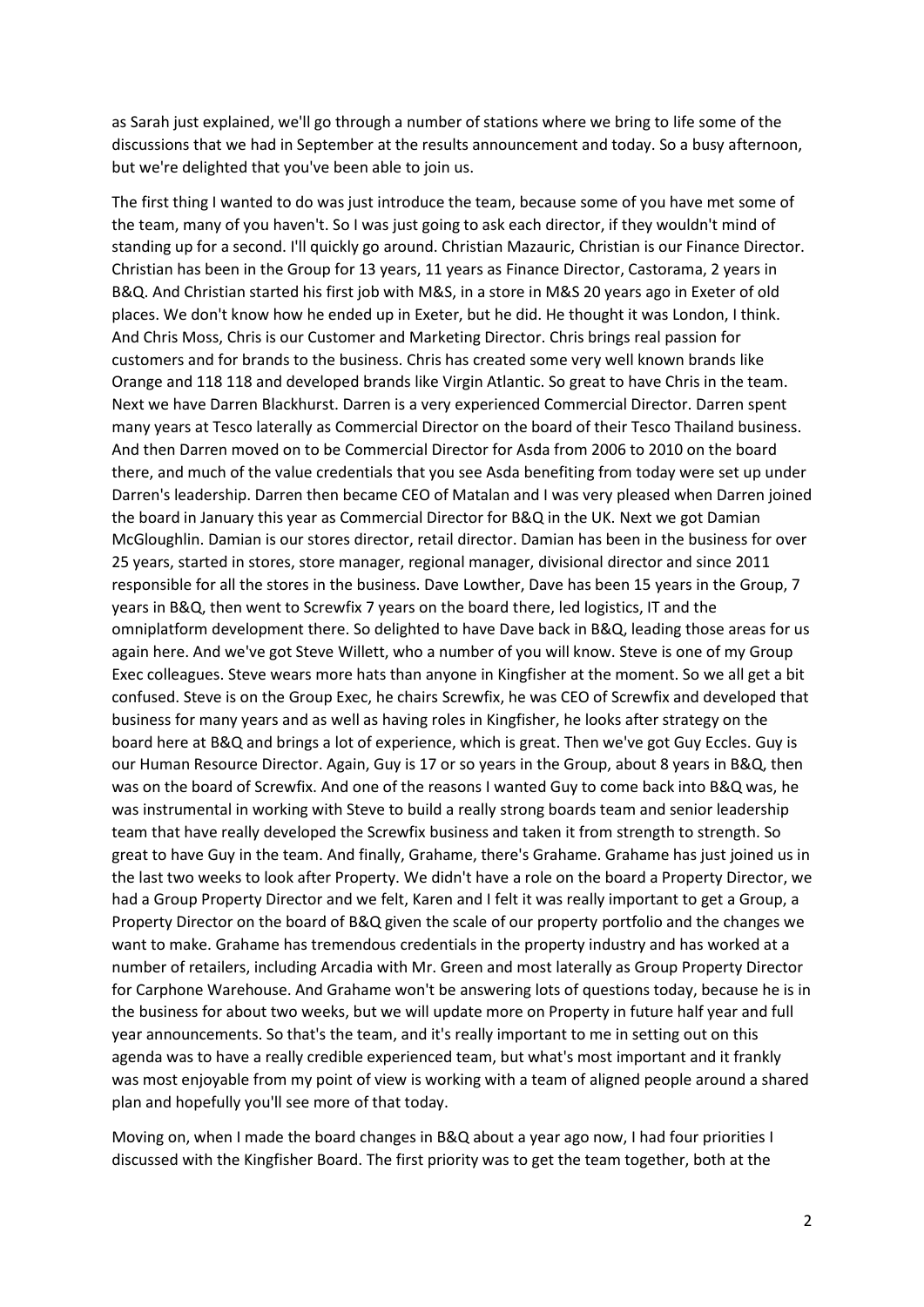Board level obviously, but also below that we get a team of capable people aligned around a common plan working well together.

The second priority was to re-energize the business, get momentum back in the business, get some confidence back in the business. This was a business that have been losing customers and losing sales over the previous five years and that leads to a loss of confidence and that's critical in a retail business and we've talked about some of that work at other announcements.

The third priority was to have a credible plan to simplify the business, it had got too complex and then grow the business and we'll talk about that. In this, externally we talk about our three point plan around property and you'll see later productivity and offer. Internally, if you speak to store colleagues and feel free to speak to them and you'll see in a short video at the end, we refer internally to a five point plan. We've broken out elements of that plan. It's the same plan, we just use some different language. So, for example, where we talk productivity, in these meetings we talk simplify internally because it's an easier term to work with internally.

And the final point of the priorities was building on all of those things was to reinvent the big box home improvement warehouse for the digital age. All of the plans that we're working on are ultimately to achieve this ambition. When we look at this business, the great thing as we look at as challenge is that the essential elements that made the big box successful still resonate with customers today. Customers still want great value, they still want stock, great availability in the store. They still want all the products for their project under one roof to take away today. They still want knowledgeable, helpful staff and we can see that if we look at the performance of Home Dépôt in the States and other home improvement retailers around the world, the core elements are still as relevant today as they were. However, customers have more choice. They can go and shop with the market gets more competitive every day.

So there's two things we need to do. We need to raise our game in delivering the core elements and we need to improve that. And when we talk about the offer work and the productivity work, you'll see some of the work we're doing there. And the second thing we need to do is, we need to embrace the changes that digital are bringing. We need to have great Click & Collect. We know that when we look at the Screwfix business, 50% of the sales in Click & Collect are incremental. We need to have extended ranges online that complement the ranges in store and we'll hear more about that this afternoon. And, of course, we need great content and the great content will allow customers to identify the products, research their products, buy the products and actually do the project. And whether they then do complete the sale online or in store, we don't mind. These aren't two separate strategies, this is an aligned strategy and definitely the sum of the parts will be greater than the individual parts. This is a big change for the business and this is our overall objective for the next three to five years. To do that and deliver that, we have detailed plans to simplify and grow the business. These plans will take between three and five years to implement. The productivity work I've talked about before, while the core element you never finish doing productivity work, you're always working on that. The productivity work that we'll talk about and Dave will talk about is a two year program. The offer work, which Darren will talk about, is a three year program. And because we're largely a leasehold business and we need to engage with other retailers and landlords to unwind some of the excess property, that's probably more like a five year journey.

Now today, we're going to concentrate on offer and productivity and we'll talk about property, as I said in September, and when we're together again at the full year results. Now at the centre of all these plans is the customer. Everything we talk about today, the customer is at the centre of it, but there's the productivity work or the offer work and we'll hear more about that. And we really are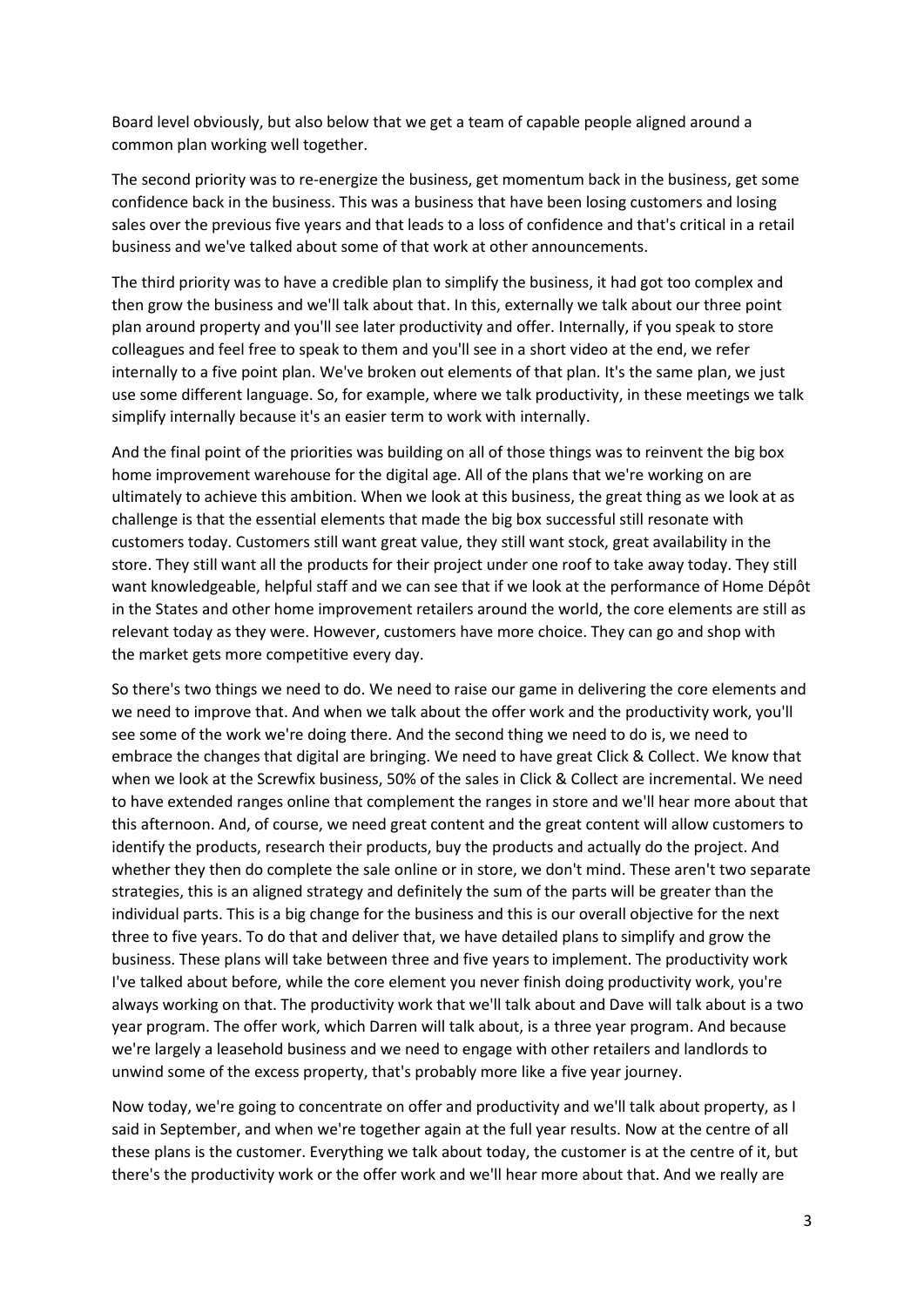bringing the customer back into the centre of the business, setting our offer out as customers shop, not as we buy the product. To really do that properly, we need to engage our 30,000 colleagues. We have an army of people who want to be led and want to be engaged. And engaging our 30,000 colleagues and having the right culture is critical to executing and delivering this plan. And the culture that we want to create and that we're building in B&Q is around three core elements. We want to have the customer at the centre of everything we do. We want people in the business to treat the business as their own business, manage the business for the short term and the medium term, treat every pound like it's their own. And very importantly, we want to unleash that real B&Q Can Do spirit. We want to get the pace and energy that B&Q is famous for in everything we do. And when we can rasp those three elements and deliver them alongside the plan, the plan will ultimately allow us to reinvent the business and deliver on our ambition to reinvent the home improvement warehouse for the 21st century. This is really, really important. I'm excited about the plans that we're working on. I'm pleased with the progress that we've made to date, we've got a lot more to do and you'll see that. And I'm looking forward to spending the rest of the afternoon with you in hearing the plans from the team and taking your questions later. I'd now like to hand over to Darren to talk more about the offer. Thank you very much.

#### **Darren Blackhurst** Commercial Director, B&Q UK & Ireland

Thanks, Kevin. Good afternoon. Good afternoon everyone. All right, I'm going to talk you through the offer. And effectively I'm going to cover two subjects. I'm going to cover our pricing position and perception. And I'm going to be covering the work we're doing on differentiating our product ranges, our products and our product ranges or assortments. What we are trying to do with our offer is effectively deliver one very simple concept and that is Every Day Great Value to our customers. And Every Day Great Value is effectively these three things and this is something you'll be very familiar with in, you've heard this in the past, I make no apologies for this being extremely simple, but like all businesses for it to be truly effective, it needs to be simple, so that we can deliver this. As I say, I'll focus on what we're doing on pricing and I'll focus on what we're doing on differentiating our product assortments. I'm not going to be covering service today, although you will see some of these service enhancements we're making to our kitchen business when you go around the stores later on this afternoon. So let me delve into price in a bit more detail.

Now I joined the business back in January and four things really struck me when I joined the business and they were these four things.

Firstly, one of the things that excited me about joining B&Q was the fact that it was a warehouse, it's not a corner shop. I've worked in supermarkets, I've worked in hypermarkets, but this is a first opportunity that I'd had to work in a warehouse. And I think the thing that surprised me, as I walked around the stores, I was then looking at, was there was a real lack of confidence in the business in a way that product was being displayed. There was a lack of authority in a way that the product was being displayed. And the essence of being a warehouse had really been ripped from the offer. And so we weren't making the most of the volume opportunity and you can see one or two pictures there or things that I saw when I first joined, the half palettes and stuff, product not available for customers. And it's certainly not the body language of a warehouse. So volume and maximizing the volume opportunity was a key issue.

Secondly, there was a need to be more competitive. With the threat of online, with the threat of the discounts is, a business of this size and scale cannot take its market share for granted and it needs to fight its corner. And so there was a desperate need to be more competitive.

Thirdly, the business was hiding behind claims. And this is an interesting point because a business that hides behind claims is usually a high priced business, because claims is the language of a high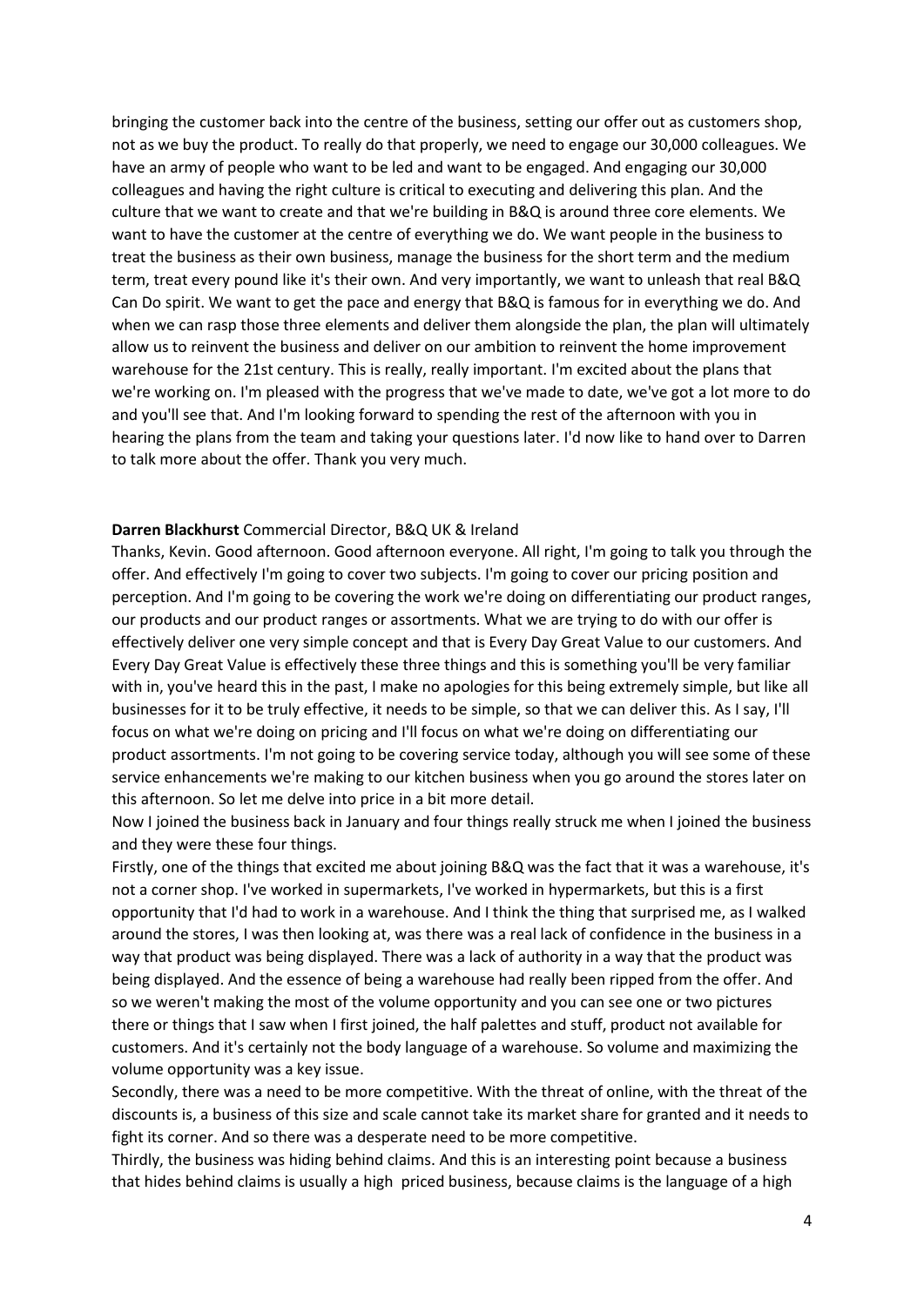priced retailer. A low priced retailer will always show you his prices and that's very simple when you look around the retailing space today. So we were hiding behind claims and I'll talk about that in a second or two. And all this meant really we were confusing customers. And more importantly, when you look to the point of sale in our stores and the way that we were going to market, there were just too many colour ways. I mean, I think there were six different variations of price communication, whether it be a claim or a price in different colour ways. That always makes customers slightly uneasy, because they think there's different speeds of pricing going on. And actually, if you won't have authority in pricing, you need to have a very simple colour way and it needs to be consistent across the whole of the stores to date, which then means you have authority in something that you want to have authority in. In our case, we wanted authority in price.

So the plan very simply was reversal of that and start acting more like a warehouse, getting much more on to a price footing rather than a claim footing, maximizing our scale, as I say, in driving volume. And you'll see some of that when you're going into store with Damian, the Retail Operations Director, later on and he'll show you what we've been doing. And really tidying up and giving clarity to our whole proposition from the POS perspective.

So looking at a couple of those in more detail, the thing to celebrate really over the past three or four months, this might not mean much to many of you in the room, but this is a massive change for a retail organization given the pipeline that we're working with. We have moved completely from claims to pricing and there is the stark image of the two. On the left, there a lots of things being said to customers and a lot of money being spent on point of sale. So the next question for a customer to be, well, what's the price? The issue with all the messaging on the left is we're not showing our pricing and if our pricing does happen to be cheaper than the competition and the competition are running a similar claim, all the customer sees is the claim. So 3 for 2 is 3 for 2 is 3 for 2 in all retailers. If you are selling your paint on a 3 for 2 at GBP2 to GBP3 less than the competition, then actually by hiding behind the claim, you're doing yourself a disservice. So actually what we have now done is given ourselves freedom to set our pricing wherever we want and that is a lovely position to be in for a business like ours. So we've removed all claims and you'll see a lot of that in store today. Secondly and most importantly, as you show prices, you have to invest in your price because once you've made that decision, quite clearly you cannot be beaten on price. And so we needed to become more competitive. In the first half of this year, we have lowered 3,500 prices. The house driven deflation into our business, which I'll talk about in a second or two. Actually deflation is running at about 1% to 2% at this moment and it's completely changed the shape of the way the business operates. In the last five years or so, this business has operated every year by inflating and accepting volume loss from competitors. This year, we are driving our volume ahead of the market and we are deflating the business, that is a much healthier shape for this business to have as we go forward. And you can see some of the pricing decisions that we made, these are some of the sort of key items. The flexi bucket, for example, we're now selling over 50,000 flexi buckets a week. We've taken GBP1 off them. Our gloves now GBP1.17, we had a 417% uplift just by dropping GBP0.20, GBP0.30. And so by aligning the pricing with the way we implement and execute in stores, which again Damian will refer to and talking through more detail as you around the store, we really are seeing some fantastic volume growth.

So we've invested in price. Within that there's been a couple of key initiatives that I'll probably draw to your attention. One is we call the T50 or the Top 50. These are 50 lines that could or should be in every household in Britain, they're bread and butter lines basically. And you can see from the graph on the left, they're now in one in 10 baskets. You'll see them as you walk around the store later on, they're in the wire baskets. We've invested in the pricing, they're now worth over a million a week. And overall, the volumes have gone up 35%.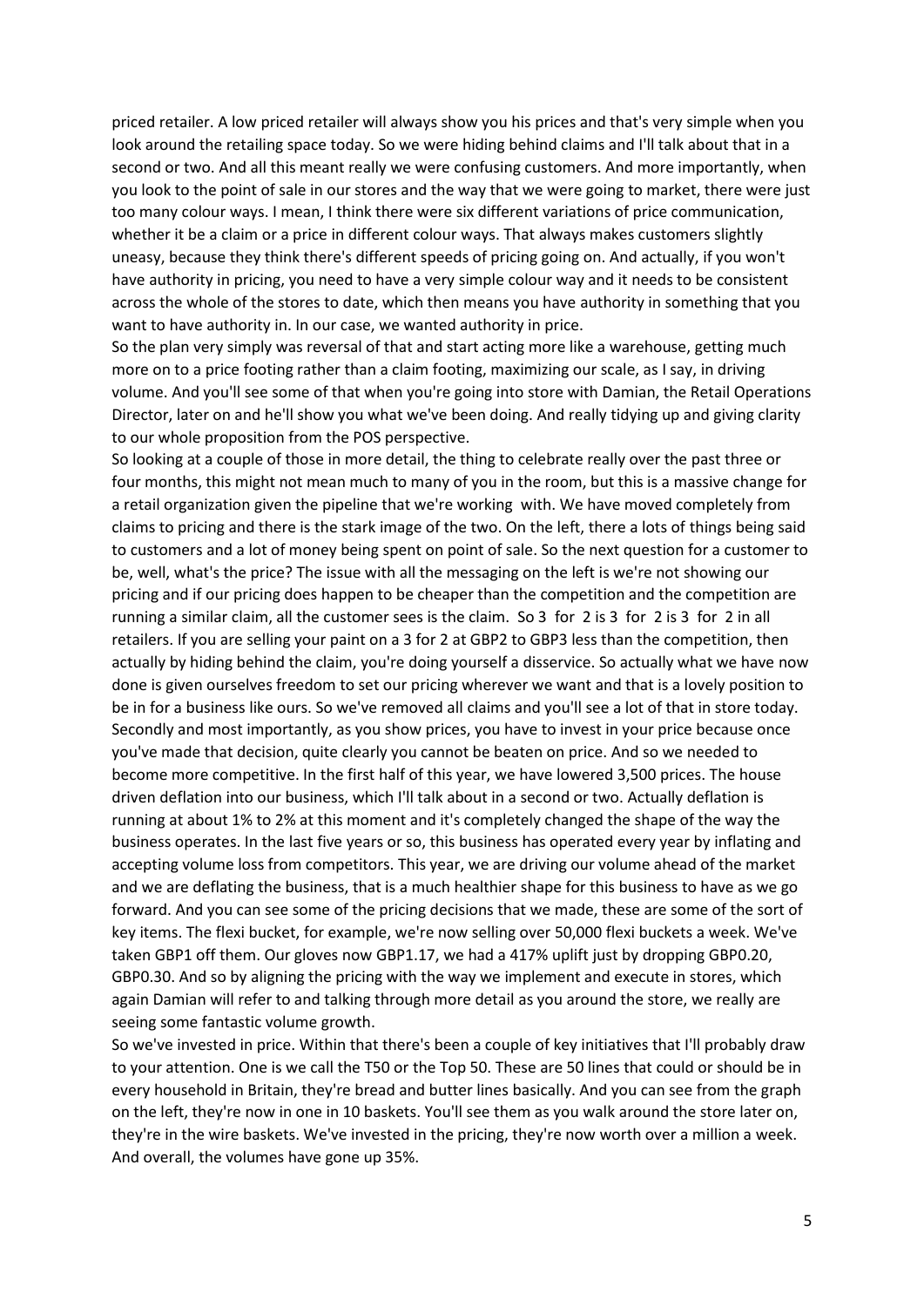We've also launched a program, the doorbusters, which is effectively a weekly stunt that we put in place on a Saturday and a Sunday. Why have we done this? We've done this for a number of reasons. Primarily to drive momentum, because if you have been a bit of a sleeping giant for a number of years, you've got to come out and you've got to show your intent in the marketplace. And so the doorbuster campaign is a way of driving that momentum. You can imagine the interest that that is getting from our vendor base. Because when the big kid in the playground wakes up and sells volume, the volume that they should be selling and should have been selling for the past number of years, it becomes very interesting for a manufacturer, who and one or two of our manufacturers over the past number of years have probably been disenfranchised because we weren't driving the volume with that confidence and driving the business with that confidence. We're now selling, or we have sold in two days 17,000 Flymos. We sold 73,000 orchids in three days. We sold 53,000 sun loungers in a 2.5 hours on a rainy Saturday in the summer.

The thing that I like about this is for me it's a learning curve, because we are learning just what we can do and it's driving a real sense of belief right away through this organization. And go and ask any colleague in store today about the doorbuster program. It has been a major, major impact in the way that vendors see our business and the way that colleagues are now engaging with the business. So we're really driving that volume and, as I say, helping change the shape of the business. Most importantly, customers are noticing the difference. As we've invested in our price position and improved our price position, you can see from the bottom graph, we're pulling away from our standard traditional competition if you like. And from the top graph, you can see how we're starting to close in on the discounters. That is a great position to be in. That is the position that the number one in the market should be in. Because with our market share, with our scale, this is quite exciting for us as a business and certainly for our vendor base, as we move forward. The customers are noticing the difference and that's price. I'm sure you'll have lots of questions later on, which I'm more than happy to answer as we go around the store.

The second thing I want to you talk about is our differentiating, our plans to differentiate our product and our assortment. And again, going back in time to sort of January, what did I come into, well, the three issues that I really sort of faced in with the team is, firstly, our store ranges are too big. Now, I'll give you a fact, which I'm sure you're going to scribble down and it's a blunt fact. But I want to share it with you, because it gives you size of the scale, why this is going to be a three year program? 46% of our SKUs account for 2% of our sales and you can do the maths on 40,000 plus SKUs. Now the reality is, the reason it's a blunt fact is there are a number of different markets in which we operate where you have to carry range. If you want a widget in the plumbing category, you have to carry the widgets in the plumbing category. If you don't carry those widgets, you haven't got any authority and you lose the customer completely. So please do not think with that sort of long tail, we're just going to ruthlessly edit, that would be the wrong message to take out. But I wanted to give you an idea of the size, of the challenge, if you like, and the opportunity that we face, given the fact that there is that long tail of product. The second thing that we needed to focus on was the need for, and this is the, for true differentiation in the form of innovation and newness. And you can see that we put up the Valspar brand. You'll see that in store today, which is exactly the sort of a range of products that are quite exciting for us, because price will only get it so far, let's be really clear. Price will only get it so far. And so over the long term, the growth has got to come from truly differentiating through newness and innovation.

And the third thing that really, so I have to get my mind around was the quality as inconsistent. Between 50% and 60% of all products rated online are four star or five star. The reality is in a business of this size and scale, it needs to be more than that. So I think the hard fact is, we have to continually strive to improve our quality. So within differentiated product, think quality, uniqueness, innovation and choice. Those would be the four elements of the plan that we're working on. And all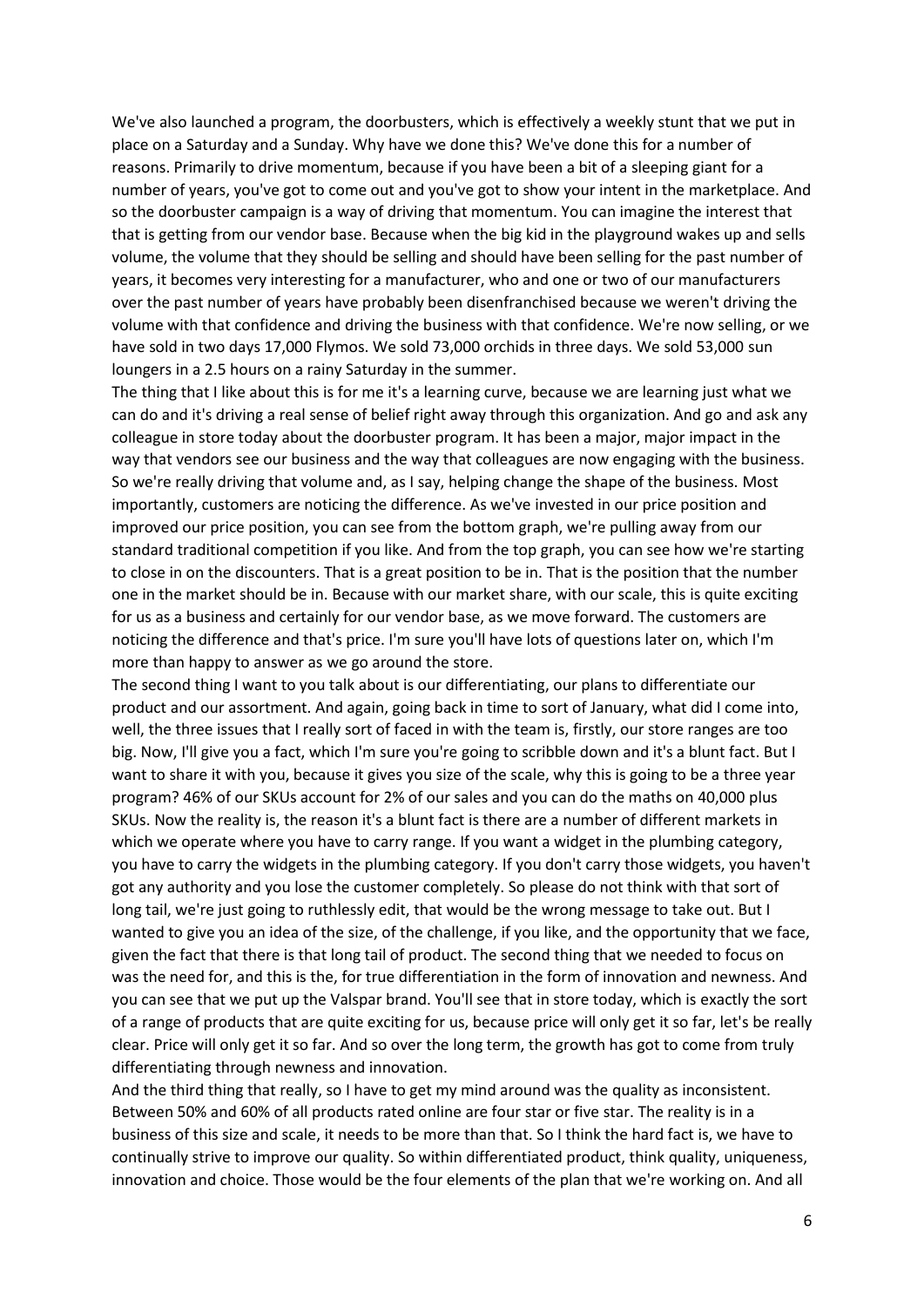of that comes together and it's a very simple model, it's a very simple model. And again apologies for this being simple, but it has to be understood by everybody in the business and it joins up the whole commercial agenda. We start here on the left hand side with reducing range duplication. So we get into that tail of products and truly understand what we need in our stores versus what we need online. Once we actually primarily focus on stores to start with here, we can, as we reduce duplication in our stores, we can give more space to core ranges, which means we can start selling core ranges more effectively and with better productivity. Why? Because we can bring in shippers of product and displacing volume and start acting like a warehouse. Secondly, it means we've got space and time to work on our online offer, which may expand the overall choice for customers, so that we do benefit from this, we do reach our goal of becoming the only proven warehouse for the digital age, and we work on product differentiation and choice. So those are two things that we're doing by reducing range duplication. Very simply then that means we start selling more products to more customers. What does that mean? And all of you have seen this before, because this, you've seen in many retailers. It means we start growing our volumes. What does that mean? We're growing our volumes and as we grow our volumes, we're doing it effectively and efficiently, so we start to maximize our efficiencies and Dave is going to talk about this in a second or two. Behind the scenes, as you can imagine, are being a commercial animal. We're going to be engaging with our vendor base because this is all very good news. There is a massive opportunity to invest to the growth behind a business that is doing this, which then means we have the opportunity to lower prices. Like any good model, I can actually start in different locations and actually the whole thing works. So what I'm really saying to is, we're lowering prices and we're starting to work on our offer. And we're kick starting this whole commercial model within the business. Dave will pick up on maximizing efficiencies in his presentation in a second, and Steve will give you a bit more colour on what we're doing online.

So hoping that makes sense to you. That's our simple plan. What have we then done? We've translated that at the moment into five, a trial in five product areas, in six trial stores. The teams are working to very, very clear principles driven by that agenda, and driven by our desire to establish Every Day Great Value in every category. And you will see today an example in doors, where that's all coming together. You'll also see it in kitchens as well actually with the work that Ian's been doing there. And behind all of this is a plan over the three years. Clearly within this, there is a cost, but it's going to be good for working capital as we go through this. I can tell you in the last quarter, we've cleared out a big chunk of deranged stock even in the last quarter. So we are managing this as we go. There is a very clear plan. As I say, we're going to share with you today, the work we're doing on kitchens, the work we're doing on doors and the work we're doing on paint. And that is the work that we're doing on pricing in differentiated product in our quest to deliver Every Day Great Value. I will now pass over to Steve. Thank you very much.

#### **Steve Willett** CEO, Group Productivity & Development, Kingfisher

Thanks, Darren. Right. I'd just like to take a few minutes to talk you through the sort of B&Q omnichannel journey. Sort of accelerated in omnichannel, probably started about three years ago when we started this new sort of new omnichannel platform, which I'll talk about in a minute, and we started some of the investment growth. But actually we've not been waiting for that. We've had some pretty significant growth already. So we've gone from a running rate in about the last 18 months to about 23 million a year to sort of 65 million plus. And actually, the first half growth in terms of the web was just over 100%. So we've had some pretty significant growth using our current platforms and in that what we've been doing is basically the basics. So we've been looking at navigation, we've been looking at content, we've been looking at search and actually we've been testing and trialling customer journeys through the web that we've taken forward into some of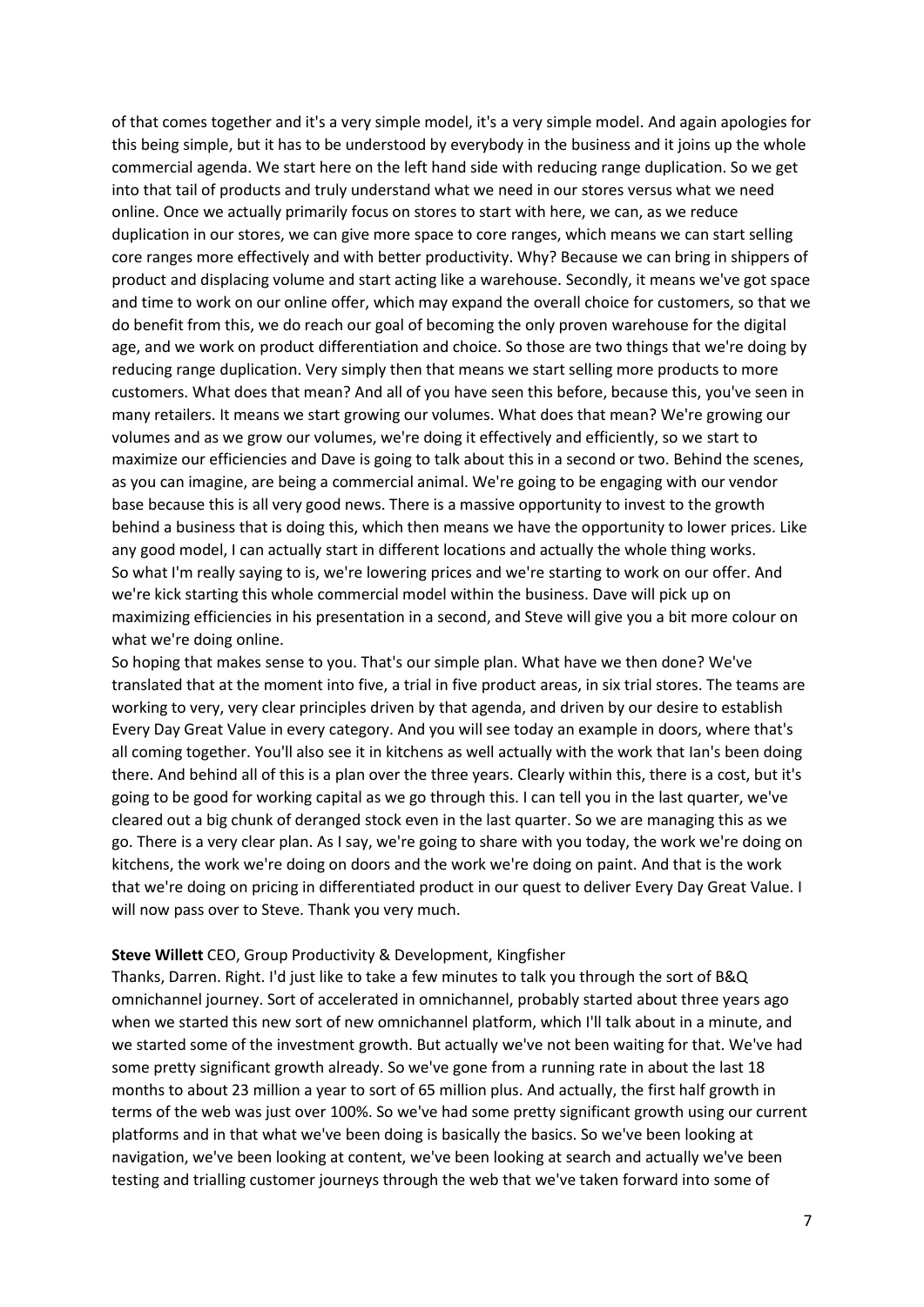the new platform. In saying that, actually that scale of money for a business of our size just isn't good enough, and it ought to be a lot bigger. So we see this as a massive opportunity for growth in the future and we're planning to deliver that in three areas. I'm going to talk about each of these in a bit more detail.

The first one is what Darren has just been talking about, which is supporting the offer work, and actually the range rationalization and extensions online. The next one is Click

& Collect. Any retailer now that we look out at across the UK and all the places Click & Collects a big source of growth and then where are we going to go with complementary ranges.

Just a bit before I do those three, all of those are now supported by the new omnichannel platform. This is actually the new group platform. When we designed it three years ago, it was going to be the omnichannel platform across the group and that's what's going to happen. In fact, we're now rolling this program into the big systems program with the sort of legacy, getting rid of the legacy systems and implementing SAP with this omnichannel, which we'll roll out across the group. The first implementation of this is in B&Q and it's the new diy.com. It's a leading edge, state of the art technology stack. It's fully responsive, so you can look along the top and actually automatically reflect the sizes of devices. It's been designed for touch based devices, not just PCs. But I think it's worthwhile saying at the moment, this is, it's a good start and it's a platform, but the group will continue to grow in this going forward. In terms of diy.com, basically it's been 100% live since 21st of September, sorry, before that we were basically running from anywhere between 2% volume to 100%, making sure we got everything right. I'm pleased to say actually it's fine, platform is performing well and actually the site itself at the moment is performing better near the site in terms of all the metrics, conversion, navigation, et cetera, which at this stage is pretty good. Customer feedback is very positive, but actually, as I said, that's a stock, so what we're doing now? Now we've got lots of traffic on, we can actually run the analytics, we can look at how people will shop in the site and we can actually start tune in all customer journeys, which is what we're doing now and we'll never stop, we'll just keep going.

So in terms of our first priorities for the multichannel, I think, Darren said, the first one is supporting the offer work and one of the things that you're going to look at later on is doors and we put doors on there as a slide. And I think Kevin said earlier in it, what we're trying to do is reinvent the business for a digital age, which effectively means almost talking about the core store business and talking about omnichannel in separate sections almost doesn't feel right. It helps because it's the easiest way to present it, but the truth is, it's how they all work together for the customer that actually matters. So in terms of the range rationalization work that Darren's put forward, what we don't want to do is do that rationalization work and actually make the customer offer less. So if you'd look at the doors example later on today, effectively we've gone from about 300 doors to about 70 in a store. But actually we've put about 500 online. So what you've had is three effects, actually in store shopping becomes easier, actually the choice to the customer has actually gone up and the economics are better. So it's how we actually work both omnichannel in line with store ranges for the customer offer that matters. The other big one here is, well, I'll talk more about Click & Collect in a minute is, as we're implementing Click & Collect, what is given is the ability to do is drive those ranges further down the store estate into smaller stores, so we can do extended ranges into small stores.

Next, Click & Collect. So when we implemented the new diy.com, we put Click, Pay & Collect live like Screwfix. We're key with Click & Collect and, is the, actually service is completely paramount to us, because what we want to do is anything we promise the customer, we have to deliver. So we've initially started Click & Collect with a shipment from Trentham into the stores. So what we're doing is completely protecting the service to a customer. We promise it to a customer for the next day and we ship it from a fulfilment centre and it's the same fulfilment centre that supports Screwfix into the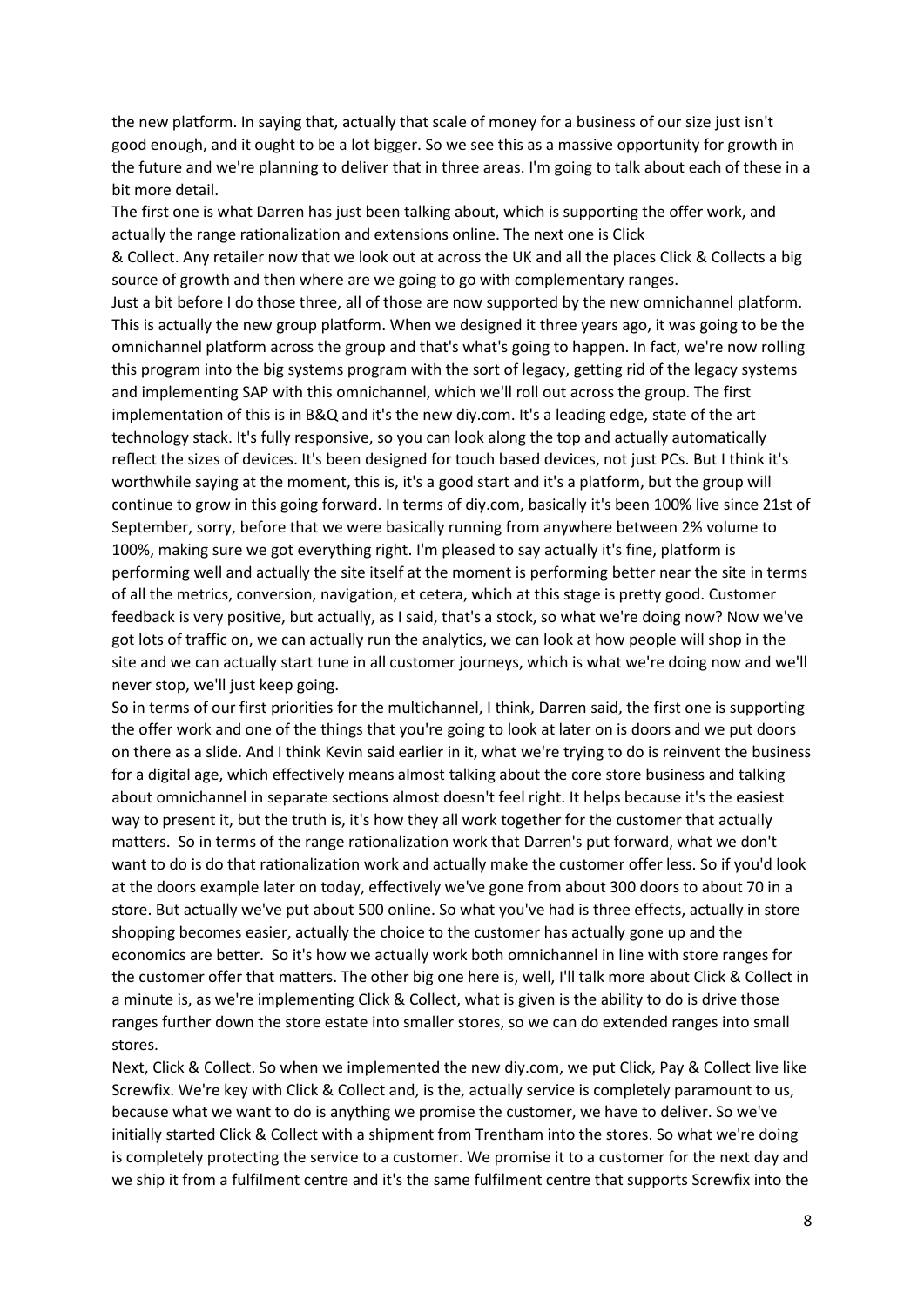store for collection. We actually put 5,000 products live initially and we're planning to go to 18,000 by year end. In fact, we're planning to be a bit earlier than that and, in fact, actually the 5,000 is now not valid, because we bought another 5,000 live last night. So we're now to about 10,000 and we've currently serviced about 7,000 orders. But again, this is a journey, because Click & Collect we see as massively important to that digital retailer. So we're going to go evolve Click & Collect over the next couple of years in two prime areas. One in the promise to the customer, and then in actually the SKU count. In terms of the promise to the customer, the key thing again is, we have to deliver what we tell the customer. So to actually move the promise from next day through to same day and actually make sure we hit it 100% of the time actually requires a lot of operational changes in the business, they're not necessarily technology changes and the offer program and the productivity program that Dave is just about to talk to. So we're going to be very careful with this, in terms of moving the promise through next day to a mix of same day and then next day shipments and then we'll move to mostly same day. But the evolution to make sure that we do it and absolutely deliver what we say will take a bit of time. As well as that we're also going to move the SKU count forward. And we're planning in certainly at the end of two years to be up to about 35,000 SKUs across a mix of products. Last, but not least, complementary online ranges. So the key point here is what we want to do is extend some of the ranges that we are currently doing, the doors being a classic example of that, because we move the range much bigger and we move the online range to about 500. And then actually we want some other ranges that complement the offer, there might be offer to the customer better. Our priority for that at the moment is we are looking at other parts of the group and some of the ranges that already exist in the group to see how we can actually fast track that into the business. Thank you very much. And I'd like to pass over to Dave to talk about productivity.

#### **Dave Lowther** Logistics & IT Director, B&Q UK & Ireland

Thanks, Steve. Productivity, ever exciting, always essential in any business. We've started a journey over the last year of trying to bring a new approach productivity to B&Q. This is about low cost by design and getting that forced into the business in every area. We've identified about 70 projects and they're all from the basis the implementation is designed to last, it's not a one off. So a lot of this is not exciting, but it is absolutely fundamental to the future. We've put a multi-functional team together, we're looking for Chris Bargate, who'll be with you on the store tour later, looking at all the areas of the business that are complementary to what we're trying to do in the offer and the proposition piece and the omnichannel base. So in range and replenishment, we're trying to make the replenishment better, quicker, slicker, more appropriate from a volume point of view, better from a lower cost and ultimately, better availability to the customers. We are reviewing the distribution network, it's very mature. The opportunity now comes to change it. I'll talk a little bit more about that in a minute. And we're going through all of the store processes with a fine tooth comb, looking for areas where we can do things better, do things a little slicker, a little cheaper. Tied to that we are taking the issue of labour scheduling very seriously. We're moving on another step forward in terms of our skills and complexity in this area. Some of the things we've done already. We've done a whole piece on back of office cash optimization in store, it's gone very well, it's reduced cost. We've changed our deployment model heavily in our trade business and we've done a huge fleet optimization piece across the main distribution network. We're currently right in the middle of the throes of changing our store delivery fleet. We're moving to less larger vans based in stores. That gives an improvement in service, gets as near to the customer and keeps the cost down. That will also be followed before Christmas by a reorganization of the Southern distribution network, which will of course involve the closure of one site, but again allows us to drive the asset harder, that's just an asset utilization project. So they're going on. That will then take us into next year and some of these things we'll show you in the store along with the sort of four real key themes. Labour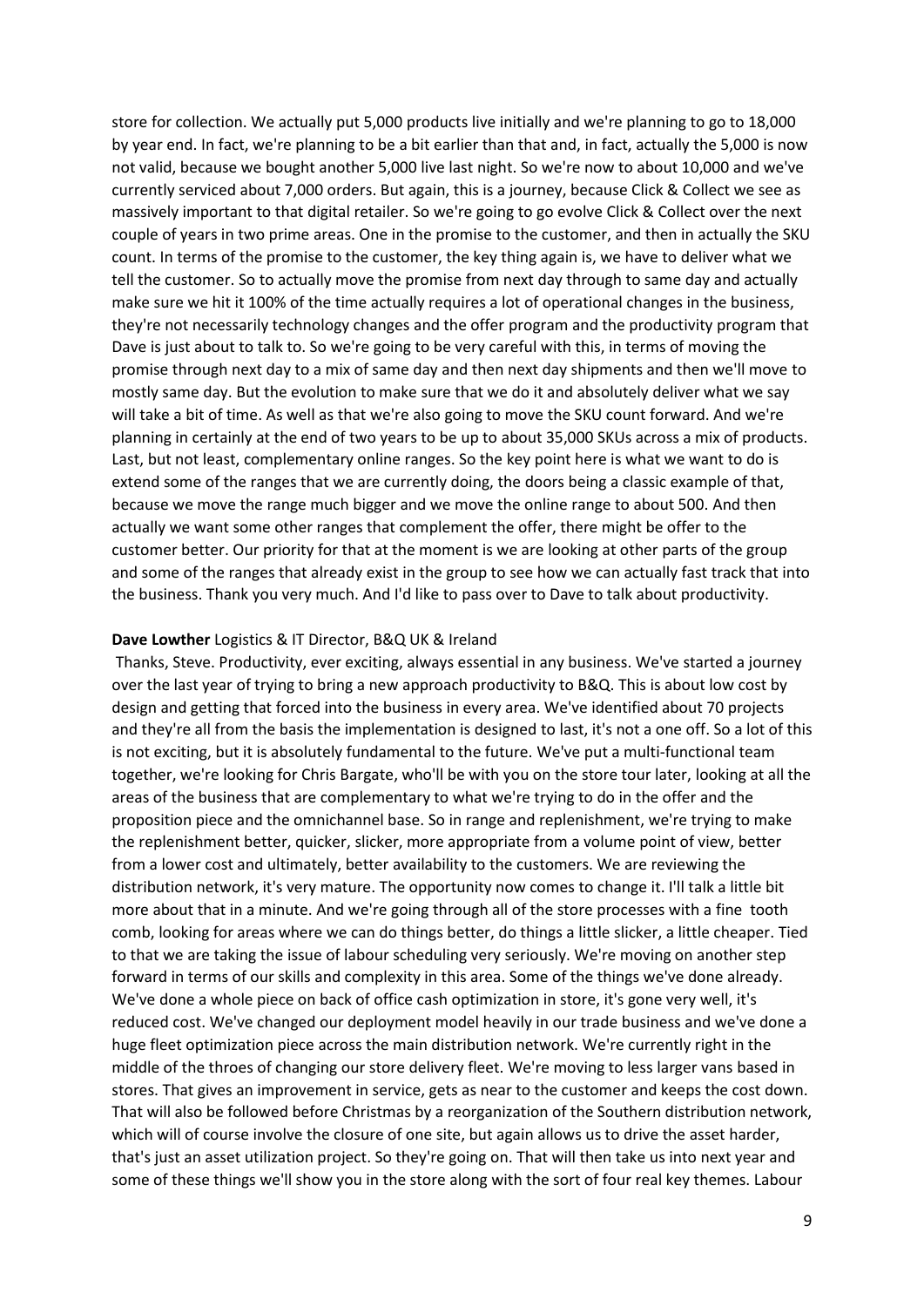scheduling, big theme. We won't show you that today because it's very difficult to show people, it's a paper thing, which is very complicating for us. We've got 30,000 colleagues and getting the right labour in the right place at the right time is fundamental to the future. When we are doing this, it's interesting is we are going to centralize our returns processing. We've always historically processed returns in store, we're now going to move all our Screwfix to centralize returns processing. Two things, one is financial. We get a better recovery against the products or the scrap value or whatever by processing centrally. The other is a staff to tell me things about product quality I didn't really know or I only suspected. The difference this made to product quality at Screwfix was fundamental to the success in Screwfix's business. We're also working in store, I'm trying to make things easier for our colleagues. The things, we've got some really difficult products to handle, some of this is tough stuff. So making that easier in store to get it on the shelf quicker allows us to lower stock and improve availability. On the front end, we're revisiting all our till processes. At the end of the day, we've got a mature estate, the way our tills are laid out and designed and the way we do pricing in store is historic. All of that is being revisited and we'll show you that in store. It's very simple stuff, but the effect it can have on this business is enormous going forward. That's just a flavour of what we're up to. Hopefully you'll see some good things in store. Please ask any questions. I hand you over now to Chris, who'll tell you about the exciting world of marketing.

#### **Chris Moss** Customer & Marketing Director, B&Q UK & Ireland

Thank you very much, Dave. Exciting world of marketing, well, I think you've heard quite a lot about the engine of B&Q. And I guess for me that we've been warming that engine up and tuning it. And as we go forward, it's around coming back a little bit. So the thing that Kevin mentioned right at the very beginning, customer is at the heart of our business, now my heart is busy pumping oxygen around. And actually, the B&Q oxygen is customers, because without those we have nothing. And so trying to build that oxygen up across the business is to me pretty exciting times. I've always worked in businesses that have, the column says customer centric and some of them obviously love the business, their customers at the heart, others they just talk about it. As you heard from each of the people speak so far, every single thing that we do is driven around that customer. How can we delight that customer, how can we get better value for that customer? So when you see down and talk about price, it's so much easier. I found it so embarrassing. For about the first three months, I go into B&Q stores, I couldn't stop picking things up and buying them. And they wouldn't know how many my discount card for three months. So it's costing me a fortune, but it was so easier to pick that up, because you could see the price and it was a great price. But when you see that with customers at the heart. And number one is customers, wouldn't everyone say that? And the reality is, what we're trying to do is make it easier for customers, easier home improvement, because whether you like to know, it's hard. Anybody here painted in the last few weeks or bought paint or done any painting? A few of you. It's quite hard that so many things to do, go and watch the football or you can get your iPad out or you can go down the pub or watch TV, whatever and actually when you get to understand customers, you really get to understand how difficult it can be. I believe that experiencing all that, that interaction is key. And when we talk about the heart, we always talk about love. I love my boss, I really, really love my boss and the whole board loves their boss. And this is, maybe you're feeling a little awkward, because it's actually not Kevin. My boss is the customer. Our boss is the customer. Customer makes all the decisions that count. When am I going to buy? It's raining, uh, don't think I'm going to buy today. Because that doorbuster, they were standing outside in the rain with umbrellas queuing up at 7 in the morning to buy it, it was extraordinary. Where are they going to buy it? What they're going to buy? How they're going to buy? And even if they're going to buy, I was sitting in the research group listening, in fact, it was in store actually talking to some people in the kitchen area about customer journeys and they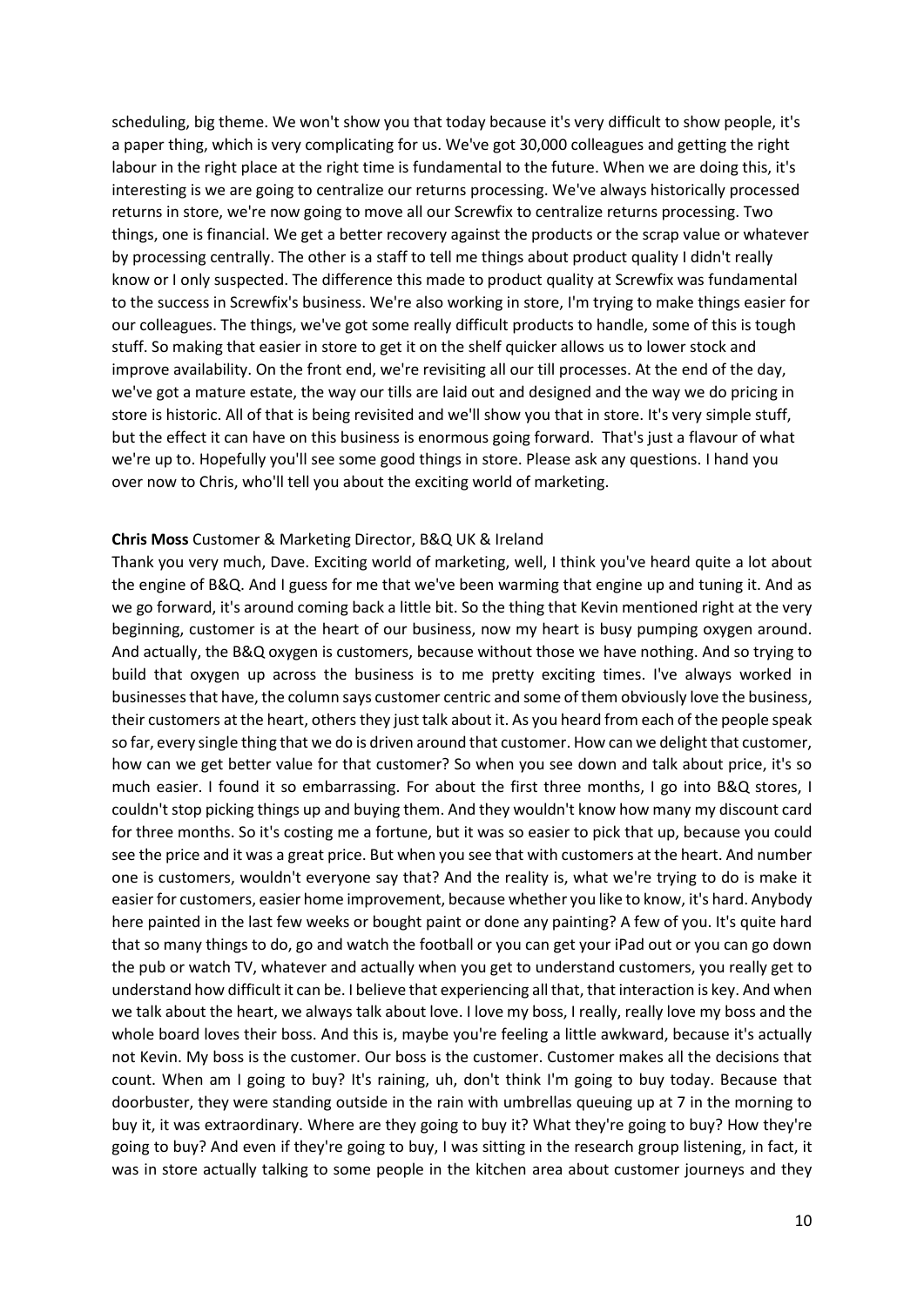said, oh, we had this great customer in last week, it was fabulous. We spent two hours designing her kitchen. Well, that's about an hour 45 too long and we'll explain what we're going to do to make that easier later on. But she bought this lovely kitchen and she was ready to purchase and then she didn't, she just went away. And they followed up and said, well, what happened? Well, my cat was ill. So what's that going to do with buying a kitchen. Well, for many people kitchen is a really major expense, you put up a holiday, you put up buying a car and actually her cat was sick, she needed to have, her cat needed an operation, so she couldn't afford it. So whilst making it easier to buy a kitchen is around us thinking differently about how do you finance those and people as well.

So when you put the customer at the heart of your business, it actually makes a massive difference. And that to me, each one of us talking about our boss, so if you want to get to know your boss, go out familiar with Kevin maybe. But actually for me, it's about getting into store. And so I was lucky because Damian said, it's no trouble at all. Let's get to being quite quickly before too many people recognize you, because you don't really want to be having cocktails all day in the store. And so I went on little naively for a week's work in the store, working nights, working during the day, working on customer service desk and it was the most exciting time I've had. It was just so great to really touch base with our customers and really understand how difficult it was for them. I didn't think I knew an awful lot about DIY, but I spent a lot of time refurbishing houses (inaudible) and the advice and help that I was giving people just made me feel good, so good. And every time a customer said, Chris, thank you so much for that. I actually, helping people (inaudible) and tipping me. And I say no, no, no need to tip me honestly, it's part of what I do. But understanding those customers getting under the skin of it was absolutely key. Last night I was in the research group in Reading looking at paint and you'll see it today, we asked a few customers to go and have a look at the paint offer. They were excited. I mean how do you get excited about paint? They've gone and seen the new Valspar and they said, it's amazing. More than 2 million covers. The colour right looks amazing. And actually you can excite people, it's not (inaudible) and we are changing people's lives. When you change your home, you really do get better living, it's incredible how it works.

And so to me, I mean one of the most exciting areas that I could possibly, in the past I've worked with customer facing, customer centric organizations like Virgin and Orange and 118. But B&Q, the scale of it is truly phenomenal. When you look at some of the things we've done just already and we're just waking up this giant at the moment, but the potential is extraordinary. And I'll tell you some tales about some of the things that we have done. But what we're trying to do is build some customer promises around easier, because life is hard, isn't it? And if we can make that journey a little bit easier, all the things we talk about, having stock there. When you see those volumes and you'll see them in store, it is so much easier to focus on. I can see that that is aligned, we should be getting right. When it's fence paint, whatever happens to be, it's so much easier to pick it up and take it away. So every part of that journey, not just doing it on the wall, but choosing it, buying it, painting it, drilling it, whatever it happens to be got to be make it as easy as we possibly can. We got lots and lots of new products that come along and help all of that. We were at a conference recently actually and I asked, how many people worked in customer services? There were 600 people. And about 550 of them put their hands up, worked in customer service. That's extraordinary for B&Q, I think, because we've shied away from that a little bit in the past and that was a real eye opener for me, it made a real difference, because that 500 turns to 5,000 turns to 30,000.

And it's about bringing the pride back into this business. I was a bit embarrassed, I joined the organization and read some of the tracking studies and people thought our advertising was for somebody else. I've never had that in my life, I've never run ads where people have confused for another brand. And it may be, maybe we should go back to our heritage a little bit, because B&Q's heritage is so strong. That orange bib, it's incredible. Another little story, we were, we just launched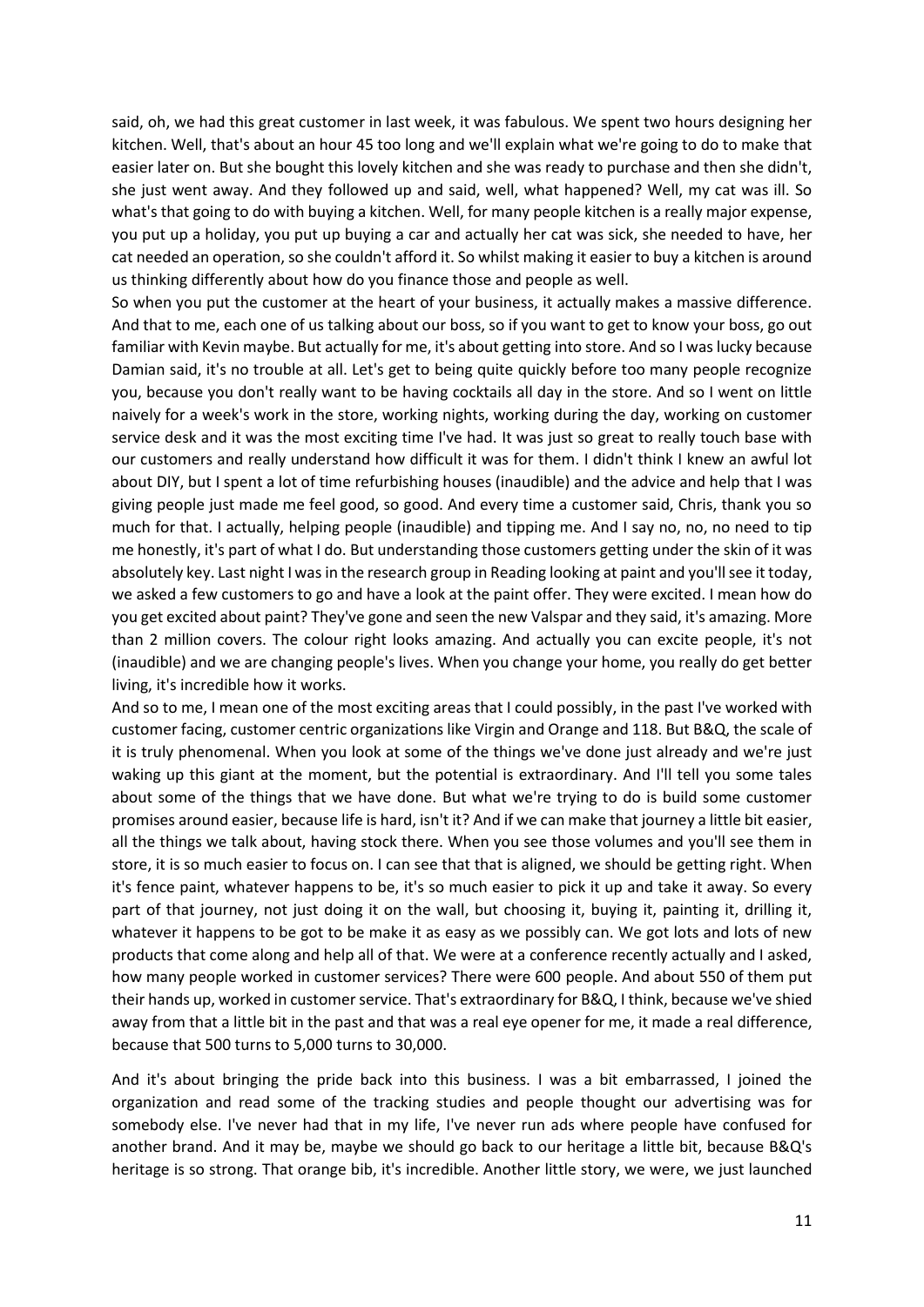this advertising and some of our guys were on the Severn bridge in the service area, they were on their way to another store, they were in there, orange bibs and a couple of girls come out, would you mind if we have our picture taken with you because there they were with an orange bib. Now that was quite extraordinary, why would you do that? It's the sort of same effect we use to get with 118 T shirts, but it does bring pride back to the staff as well. And I guess our colleagues have got to be proud of what they're doing and what they're selling.

And actually as we get this easier improvement underway as we really start to build it, it's about engaging with customers, understanding them. Once you really understand, you can find those really rich nuggets, you build your competitive advantage.

We've talked about make it easier, but it's also about finding those little things of innovation, newness, B&Q is famous for bringing things in. Now hopefully one or two, if you're here, might have heard what is called a light bulb moment, seeing some of the things you've seen here. I did ask our HR Director, how many HR people does it take to change a light bulb? He said, just one, but the light bulb has to want to change. Well, now right now light bulbs are changing. This is a new light bulb we're about to put on sale next week. It's an LED bulb. But it doesn't look like any LED bulb you've ever seen before. 4 watts, so it saves 90% of the electricity, it's exclusive to B&Q. How many people have put LED bulbs in their homes? A few of you must have done, yeah. It's growing. So last week for the first week ever, we sold more LED bulbs than we did the old fashioned type. It's a big turning point, but these bulbs would change it forever. Because some of those LED bulbs the early days, they've not quite been on the game, they've left a little bit of a shadow on the ceiling, whatever, this is going to be extraordinary. We've got one outside for each of you to take away. Just try it out, it's incredible. It's so bright, it's amazing, and it is so cool. So you can put your hand over it when it's on and it won't burn you. Lots and lots of really, really good innovation coming out of B&Q and we will continue to do that.

Anybody done any wallpapering? And as you don't have to paste the wallpaper, you paste the wall. So many things make it easier. You'll see doors easy to fit, all sorts of things across the store and that's about making the whole journey in B&Q easier all the time. And they talked about brand, they talked about Virgin and Orange and 118, I was really excited when you see the potential of B&Q and how we have to unleash this beast, because people talk about it being a sleeping giant. We need to make it the BFG, the Big Friendly Giant. Because the potential out there is absolutely huge. When we start to embrace customers, we really start to embrace the micro seasons as well, because there are micro season going on out there today of some sort. We did a (inaudible) yesterday. There'll be one coming up in a few weeks is Christmas, there's the lights changing this weekend. All of these things we start embracing and really delivering for customers, it makes a real difference. And that's because we're getting to understand that a little bit better. And I guess that what we do is we inspire a nation, because when we ran that first ad of the bucket, we weren't almost in planning out selling one more bucket. But we sold 10,000 buckets a week, orange buckets a week before we ran the ad. It went to 40,000 buckets the following week. What are they doing with orange buckets, I don't know. I think a number of people are filling them full of ice water and throwing them over themselves. But apart from that who knows what they're doing. And I guess I'm going to give you a sneak preview, it's not quite finished, but the next commercial for Christmas is about to start and actually you get a chance to buy some of these cute little toys in store as well.

#### (Christmas Ad video playing)

It's just GBP8 for the light bulb, toys at GBP10, GBP12 and GBP15, get them in store. And back to Kevin.

#### **Kevin O'Byrne** CEO, B&Q UK & Ireland

Thank you, Chris. Before we move on to the Q&A, I wanted to just say one or two other points. Look, it's very important that we have a plan, it's very important that we get the customer back at the centre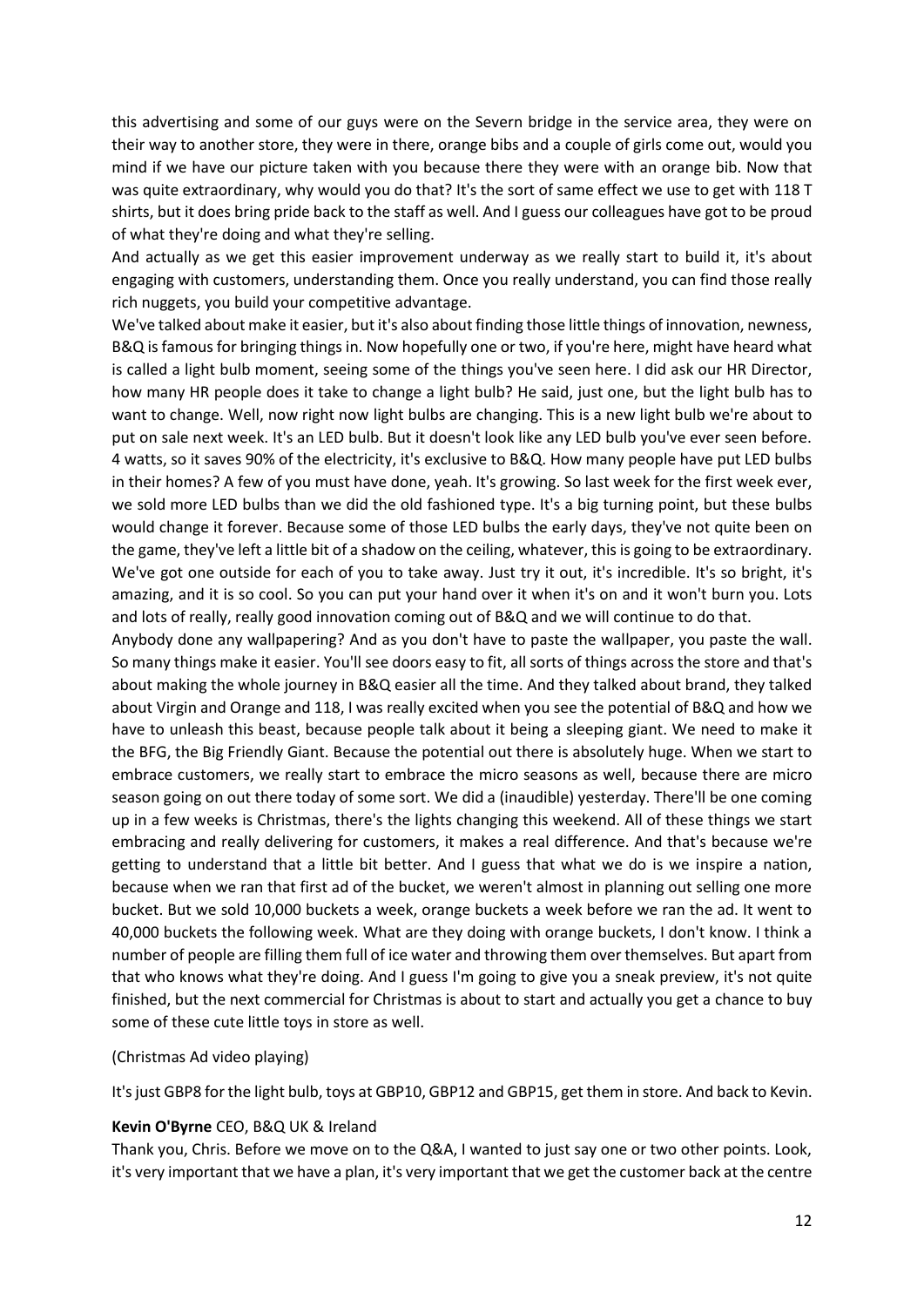of the business, and it's important that we have days like this and we share the plan with you and hopefully you will understand what we're trying to do. What's most important in all of this and we know that is execution of the plan. And what's most critical for execution is engaging our teams. And just before we go into Q&A, I just wanted to show you a very short internal video. We had one of our regular management meetings a couple of weeks ago in Manchester, and Chris mentioned it 600 people there. Most importantly, we had our 360 store managers at the meeting and John is hosting us today and you can ask John about it. These guys are the most important people in the business, our store managers, because that's where we engage our 30,000 colleagues and I just want to show a very short video, excuse there's some internal language that we use, but I think you'll get a sense of and what we were trying to do with the store teams, and then we'll come back and talk about taking questions. Thank you.

## (B&K UK & Ireland Managers' Conference video playing)

So we've talked about the four priorities, and first one obviously team and you've had a chance to meet the team and spend more time again this afternoon. Second one reenergizing the business, you've got some sense of that in the achievements in the first half, in growing customer numbers and growing profits, et cetera and again you'll see more of that in stores today. You've heard a bit more about the credible plan to simplify and grow B&Q and again you'll see more of that in the store. And ultimately, all of that we believe will lead to reinventing the business. But what's really important is execution and really important is engagement. And for me unleashing that spirit in B&Q, getting people focused on the customer, getting people to run the business like as their own business and unleashing that passion, that can do energy is really going to be critical and again hopefully you'll get a sense of that as we go round the store now and as you talk to some of our colleagues. So that's the end of the formal presentations. I think, Sarah is going to manage the Q&A and we'll hopefully answer as many of your questions as we can. And then we can talk as we go around the store as well. Thank you.

## **Sarah Levy** Director of Investor Relations, Kingfisher

Okay, so basically over to questions, you put your hand up and then say who you are, where are you from and then we'll work through from that 15 or 20 minutes.

## Questions and Answers

#### **Geoff Lowery** Analyst, Redburn Partners

Yeah, hi, Geoff Lowery, Redburn. Two questions, one for Kevin, one for Darren. For you, Kevin, when you look at the business, what does financial success look like for B&Q over the next three years? We've heard in the past about margin targets, there's clearly economic profit stuff going on at the group level. What are the metrics, what are the sort of benchmarks that we should think about judging progress again? The one for Darren was slightly different in terms of where the group runs known label and direct sourcing and stuff fit into your sort of matrix of value and quality and service, et cetera?

## **Kevin O'Byrne** CEO, B&Q UK & Ireland

Okay. Well, I'll take the first one and pass on to Darren. I touched on this, I think, a bit in the September update. It is the business, in the future, the business is going to be growing volumes and growing pound margin. So what, of course, any retailer has to keep an eye on percentage margin, that's a good discipline. We're not running the business for percentage margin, we're running the business to grow pound margins. And by doing that and becoming more efficient and putting more volume through what is the fixed cost base, clearly there's variable cost and in home delivery it is variable cost. In some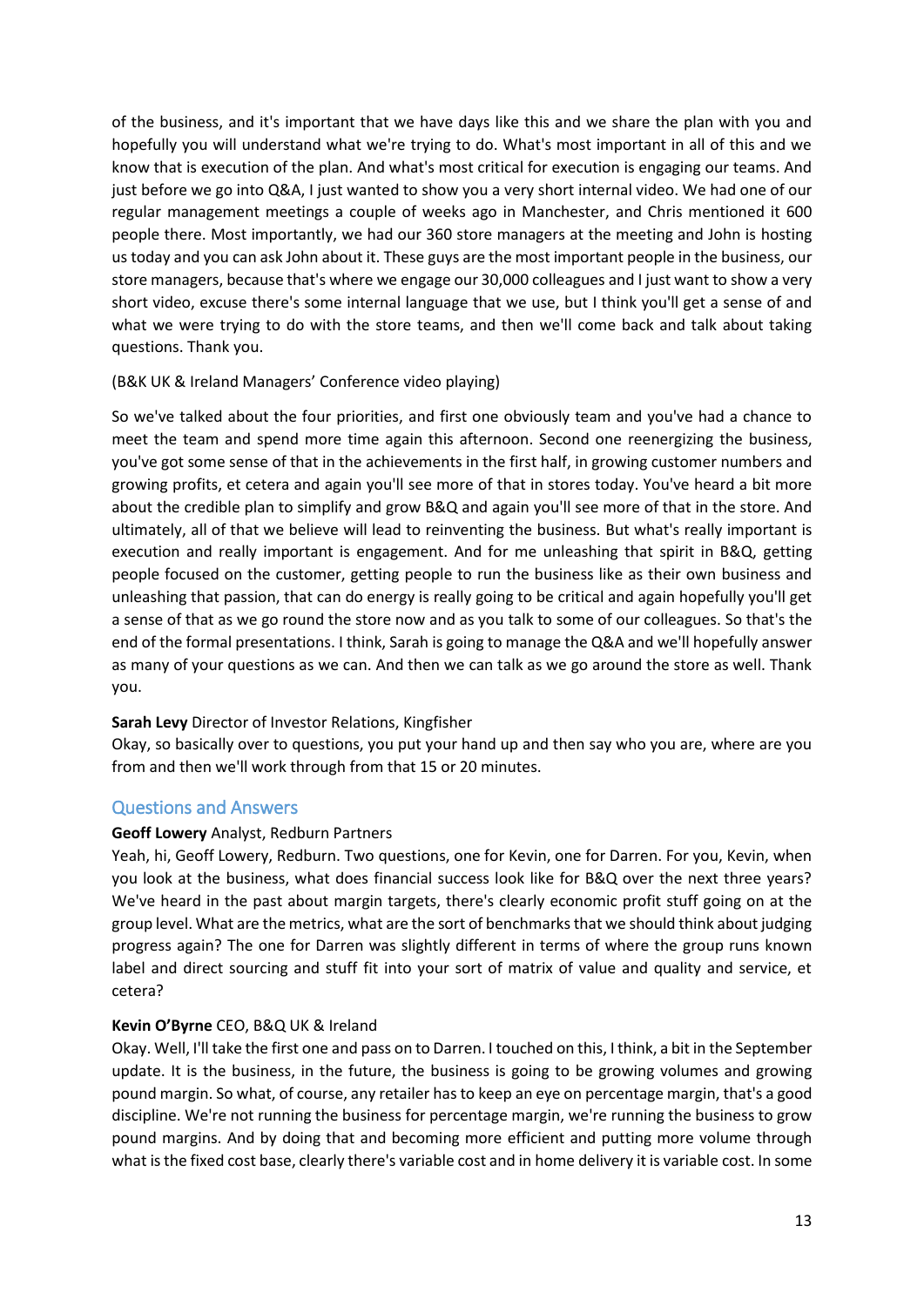of the volume book, we've got a big large fixed cost base, then that will lead to stronger financial performance. That's the focus.

### **Darren Blackhurst** Commercial Director, B&Q UK & Ireland

From a product perspective, I mean it's a very good question. We are absolutely fully supportive of the global brands and if anything now the commercial directors, I didn't mention, I've worked in France for five years, I'm a French speaker. So we're now engaging with Brico Dépôt, I think, for the first time. I've spent a lot of time over there and in Castorama. We've created a commercial director forum now where we are actively looking at how we can develop the offer together. The doorbuster program we're working with Brico Dépôt and on the doorbuster program as we go into next year and obviously they call it arrivage, we've had to explain to them an arrivage is a very small doorbuster. So we're having a bit of fun as well within that. But obviously the core brands of the business are really bought into to us and it's key part of differentiation.

#### **Caroline Gulliver,** Analyst, Jefferies

Caroline Gulliver from Jefferies. Another question for Darren please around the change in pricing. It seems like quite a big risk to move away from promotions in quite such a broad step, not something that other retailers have done. What confidence can you give us through customer research and other things that you may have done in that decision making process that this isn't going, this is the right thing for your customers?

**Darren Blackhurst** Commercial Director, B&Q UK & Ireland I've not said we're moving away from promotions.

**Caroline Gulliver,** Analyst, Jefferies Okay.

**Darren Blackhurst** Commercial Director, B&Q UK & Ireland I said we're moving from claims to pricing.

**Caroline Gulliver,** Analyst, Jefferies Okay. So away from claims then.

### **Darren Blackhurst** Commercial Director, B&Q UK & Ireland

Away from claims, you only have to see people who have protected themselves against the discounters and the grocery chains. One of the reasons why Asda were faring much better than all the other retailers is because they move to a price platform well before all the other retailers. And if you want to understand the sort of, the very simple science behind it. If you are, if you hold businesses being run by claims and take a simple one, you got a standard price of a product to GBP2 and you run the business always on the claim, as in you got to run half price activity, clearly you can do maths on the pound, the GBP2 becomes GBP1. The reality is, if you move to a price footing, I can set that price at GBP1.76 and on a day today basis, I can beat the competition. And then if I want to promote it, I'll take it down to GBP1, you can see I've not spent any more money than the competition. And on a week by week basis, I'm driving more volume than they are on the core products. And that's what has to do on basically on, in the grocery world. And have protected themselves against the discounters very adequately. I think it's worth saying that this is, it's not a quick move in areas like kitchens, it will take some time to educate customers. But where is the future in a business that are 65% off on kitchens and then an extra 15% off. Also what we did, we got to 90% off, 99% off, it doesn't, there isn't a future in that. In the past, one of the questions I've been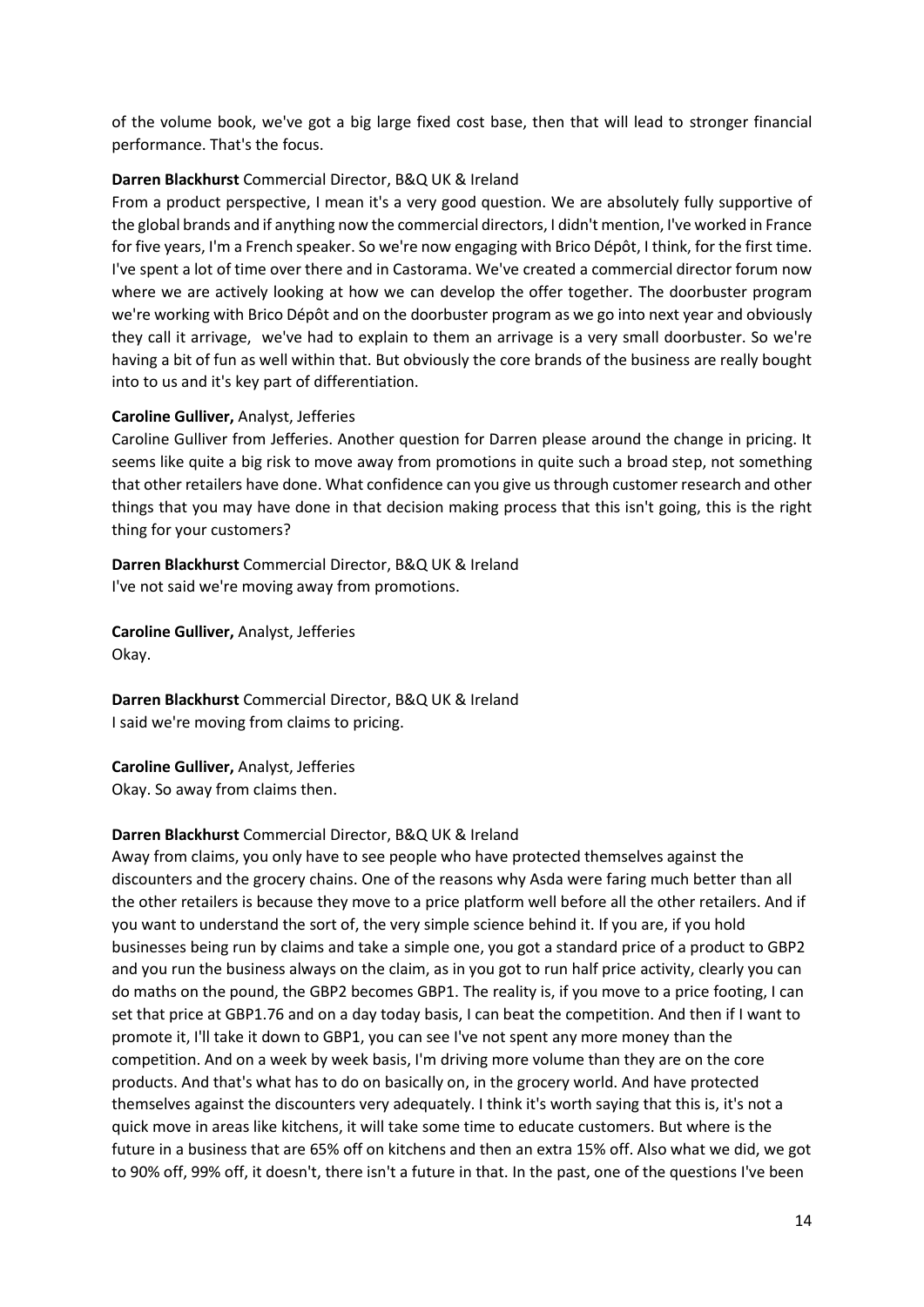asked is, well, what's going to be different this time? In the past, we didn't change claims in the rest of stores and we said, let's change the kitchen offers. You walk into a store where 3 for 2 is 20% off, 25% off and kitchens is this oasis in the middle, but all this doing something different. Now we've got a consistent message. We do recognize that we'll take a number of years to educate the customer. If you look at IKEA, they've got that base because they've always, they've never been a claims retailer. So people expect to have a good price when they walk in. They still do promotions, they still do deals, but it's not claims. So it will take a little bit of time and we just need to execute well. I mean we're selling more volume and our customers through all the research that we have through YouGov, you can see that they're noticing in store as well. And to be honest you'll see for yourself when you go into stores. I mean there is a trust to showing you a price and customers need that trust. And if the world is trying to divert them away from the price, they know it, we all know in this room. And our objective is to re-establish trust with our customers and just put in front of them very honest simple pricing. If those prices need to change, we will change the prices, but we will not hide behind gimmicky claims.

#### **Caroline Gulliver,** Analyst, Jefferies

Thank you. And just one follow up, can you give us an idea of the promotional participation in the basket now versus last year?

**Darren Blackhurst** Commercial Director, B&Q UK & Ireland I have been told I can't give you any numbers whatsoever.

**Caroline Gulliver,** Analyst, Jefferies

Fair enough.

**Darren Blackhurst** Commercial Director, B&Q UK & Ireland So, no is the answer.

#### **Jamie Merriman** Analyst, Sanford C Bernstein

Hi, Jamie Merriman from Bernstein. My question is about price too. And it's really about how you think your customers perceive the price position of B&Q today and where you want that price perception to go. I guess, I get asked the question, does B&Q have a price problem? Is it a problem or is it that you're trying to lead and potentially change the long term positioning of B&Q in the customers' mind?

## **Kevin O'Byrne** CEO, B&Q UK & Ireland

I think we had price problems in part of the business. So it's a complicated business as 19 different businesses. There are many of the businesses within B&Q that had great price positioning. And in some areas, we actually had quite good price, but it was confusing, as Darren said, it wasn't clear. And there were some areas and some of those essentials where over the years, the price had moved up, Homebase, Focus, Vicks, everyone have moved the prices up and the discount just came in under us, that's a price problem. So there's something, which we cannot and will not be providing.

#### **Darren Blackhurst** Commercial Director, B&Q UK & Ireland

I'll look at in a slightly different way. Do you want to run a business that it's just going to be driven by inflation and then volume loss every year within a state, like our state. And I think we want to use our assets, we want to get ready for the digital age. I mean, clearly there's work to be done in all of that and to get ready, we got to make sure that we're fit and being fit is making sure that you're working hard on price all the time for customers. Well, big potential of our customers are tradespeople. And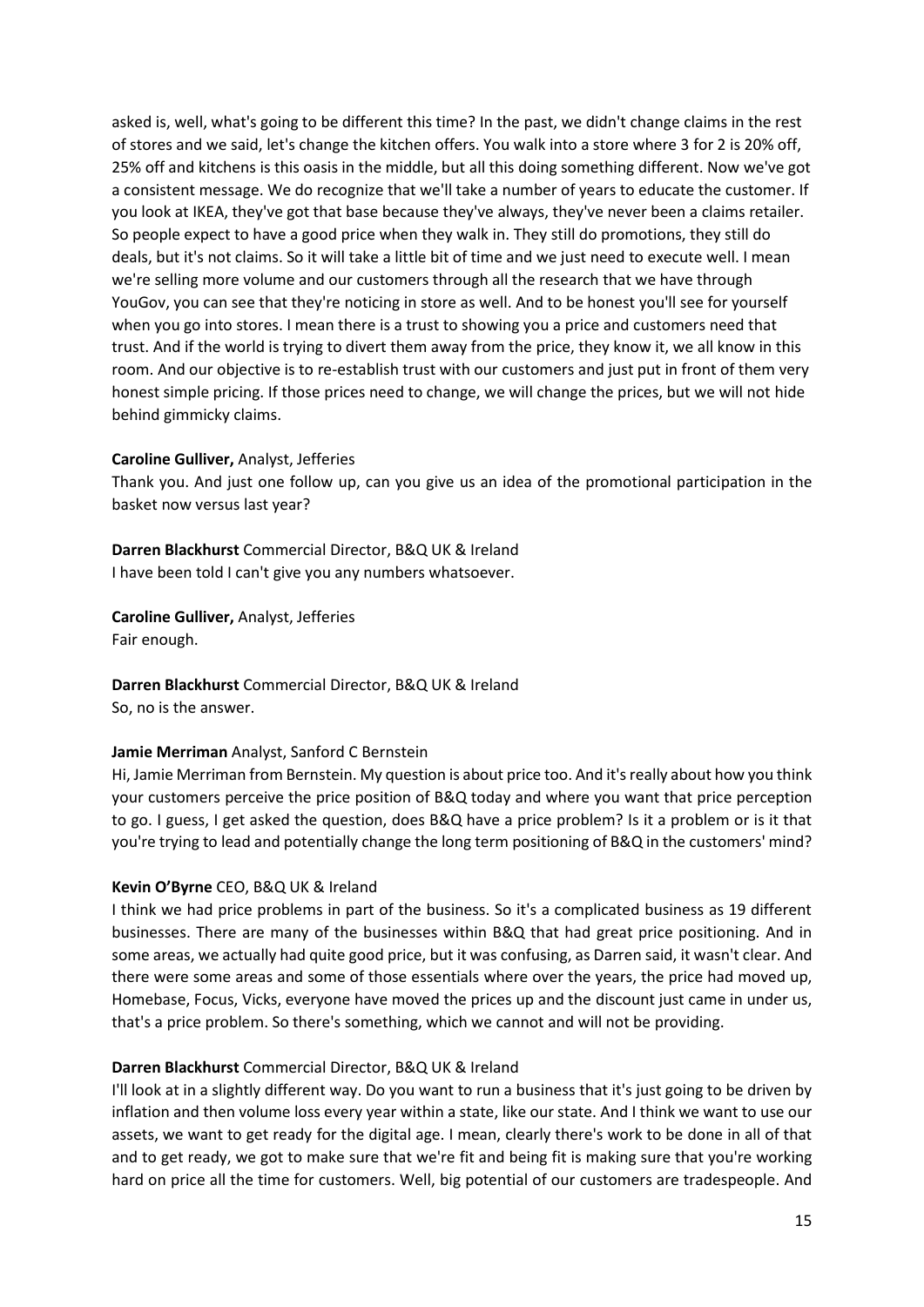you've got to work on hard for them. And I think other than people get reassurance from the fact you are working hard and that's what we're trying to achieve.

### **Kevin O'Byrne** CEO, B&Q UK & Ireland

But ultimately Darren talked about Every Day Great Value, that's what we're focused on. It's not just going to be a price gain, it's quality, it's delivery, service, et cetera, et cetera and we have to be, the price has to be right in that good value equation.

### **Andy Hughes** Analyst, UBS

Andy Hughes from UBS. I'm just looking at your price index, you're still 13% more expensive than B&M who don't have very many lines and you're 21% cheaper than Homebase, you've got thousands of lines. So the question is why did you cut 3,500 prices. I mean why didn't you cut half as many by twice as much or a thousand by almost four times as much to actually narrow that gap?

### **Kevin O'Byrne** CEO, B&Q UK & Ireland

At the end of the day, this is going to be, this is a, we're playing a long term game here. The B&M position we're closing the gap. We're very conscious of the sort of whole discounters and new entrants. Quite frankly I mean I come from a school where I welcome competition because I do think it makes you stronger. And I think there's a wakeup call to this business and we are heavily focused on reducing prices where we need to and where we've focused to start with these and lot of the everyday essentials, so that we're not allowing people – things that are bread and butter for us, we're not allowing people to get away on price. There's absolutely no way that's going to happen, certainly not my watch. And as a business, we are big enough and strong enough to absorb that and we've got the space to build, to drive the volumes. So that very investment pays off.

#### **Darren Blackhurst** Commercial Director, B&Q UK & Ireland

Andy, we've got a 5% to 6% overlap with B&M on some of those essential things we've clearly marked the price and that's not just against B&M, against other discounters. But if there are some products that they don't sell very many of that and people aren't actively going to that store for those products, picking up there, then we may not reduce the prices, if particularly if they're selling end lines and just clearing some old stock, et cetera. So we're just looking at it in category by category and one of the things we're setting up is a very clear picture of what is it that's core to B&Q's offer that these discounters have. So we're looking at this week by week and saying, are we happy with that, there's also a quality issue, because those B&M we match exact products and then we look at similar

products and there's more similar products and exact products in the B&M mix and it's a very small number of products as you can imagine. So again, I think we've got to do something on packaging as well where that paintbrush is not the same as our paintbrush although the customer might perceive it, so we need to

#### **Kevin O'Byrne** CEO, B&Q UK & Ireland

One thing I would also say is, the quest here is to make the unaffordable affordable and not just focus on the very low end stuff. We are a quality organization, it is about Every Day Great Value. So we're looking at quality products, not just the very low end products. When you see that in certain areas come in and what's that doing to our mix, that's quite encouraging.

#### **Andy Hughes** Analyst, UBS

And have you put any prices up elsewhere to some of the price cuts?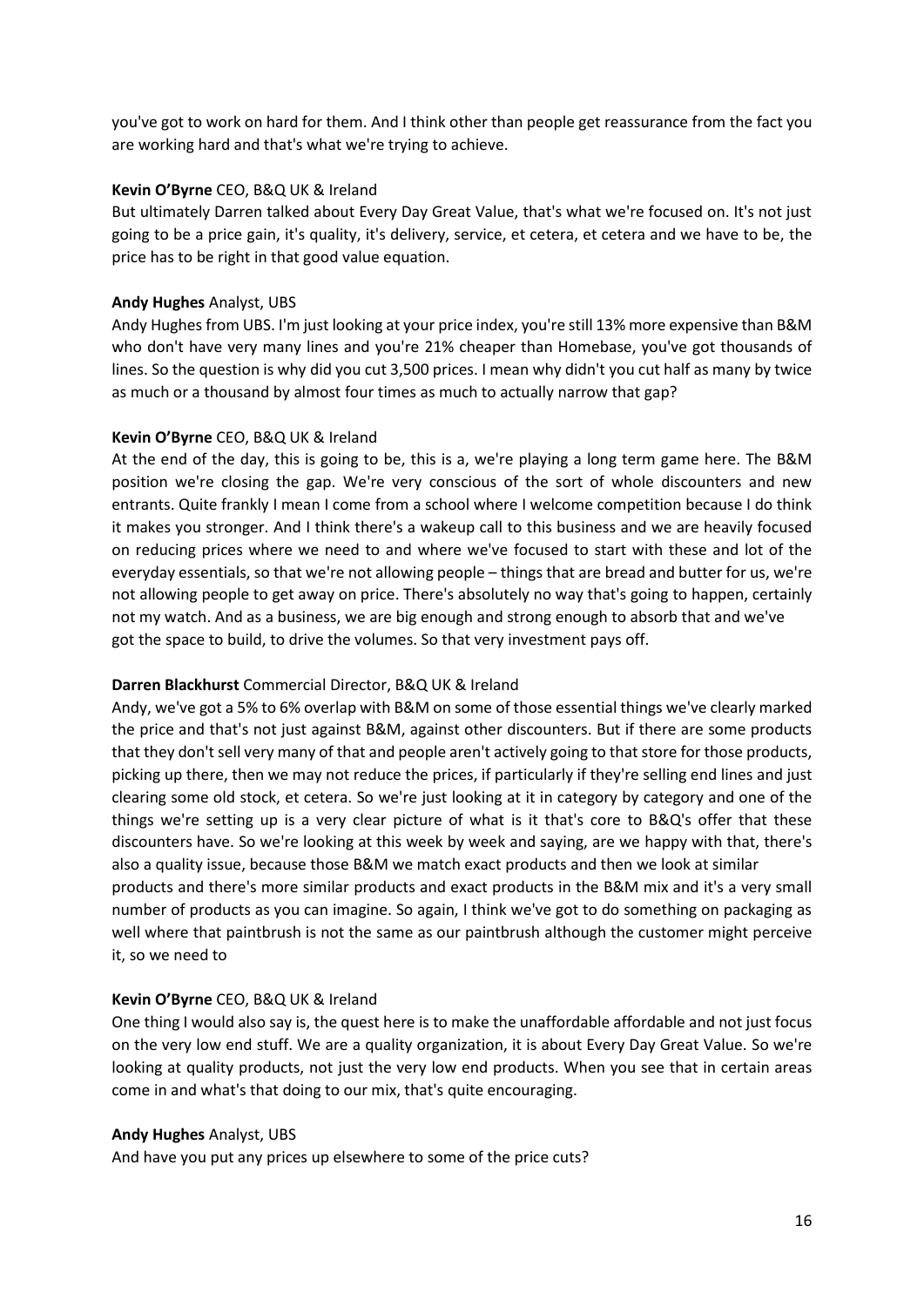### **Kevin O'Byrne** CEO, B&Q UK & Ireland

No. Our prices move around all the time in all retailers, but we're not going out of it really to put prices up elsewhere to bring them down with those investor.

### **Darren Blackhurst** Commercial Director, B&Q UK & Ireland

With those investors this year and that's funded through supplier contributions.

### **Kevin O'Byrne** CEO, B&Q UK & Ireland

So one thing that you will see, I should be very clear about this is, you're not going to see yo-yo pricing on kitchens. That is one area where we're coming away from any sort of high level activity. And Ian will talk you through that in his presentation.

## **Darren Blackhurst** Commercial Director, B&Q UK & Ireland

And just to be clear, that doesn't mean we won't have kitchen promotions, we don't have end of lines, we want to sell, we want for the deal. But we're not going to raise the price 100% and take it down by 65%.

## **Kevin O'Byrne** CEO, B&Q UK & Ireland

Some of our competitors will put a price of a kitchen up to GBP5,000, GBP6,000 to drop it back down to GBP2,000. We'll have it at about GBP1,800 throughout most of the year.

### **Andy Hughes** Analyst, UBS

Might be vulgar on that, they're all absolutely adamant, that's the only way you can actually flung the kitchen. More of them are saying you are the outlier.

## **Darren Blackhurst** Commercial Director, B&Q UK & Ireland

I think, to be honest, I think, what you've got here is a period of running a business in a healthy way and detoxing from unprofitable activity. And I think, what you have to do is think about the way customers buy and customers don't, I mean, whilst there is an artificial season, it's not, big customers don't necessarily think like that.

## **Kevin O'Byrne** CEO, B&Q UK & Ireland

And, Andy, if we're not saying it's easy, it is challenging because if it was easy, other people would move away as well. So we have to hold our nerve. We have to detox, you will see sales in quarter one as we come through materially lower than last year when we are frankly giving a lot of kitchens away. So we'll come off those sales. The biggest – the retailer with the healthiest kitchen business growing the strongest at the moment is IKEA and they don't do, (inaudible) it will take some time to get, they've obviously got that price position. We recognize that this is a two or three year journey. But for the health of this business and we're running this business like it's their own business. If we're running this business with the customer at the centre, this is what we've got to do and we got to work at how we fund that, how we communicate it, and you'll hear more about in store.

**Andy Hughes** Analyst, UBS

Thanks.

## **Simon Irwin** Analyst, Credit Suisse

Hi, it's Simon Irwin at Credit Suisse. Couple of questions for Steve. Just as you start to roll out Click & Collect, can you talk a little bit more about the infrastructure that you've put in behind it? So you're shipping in every Click & Collect order from the central warehouse into store for each individual order,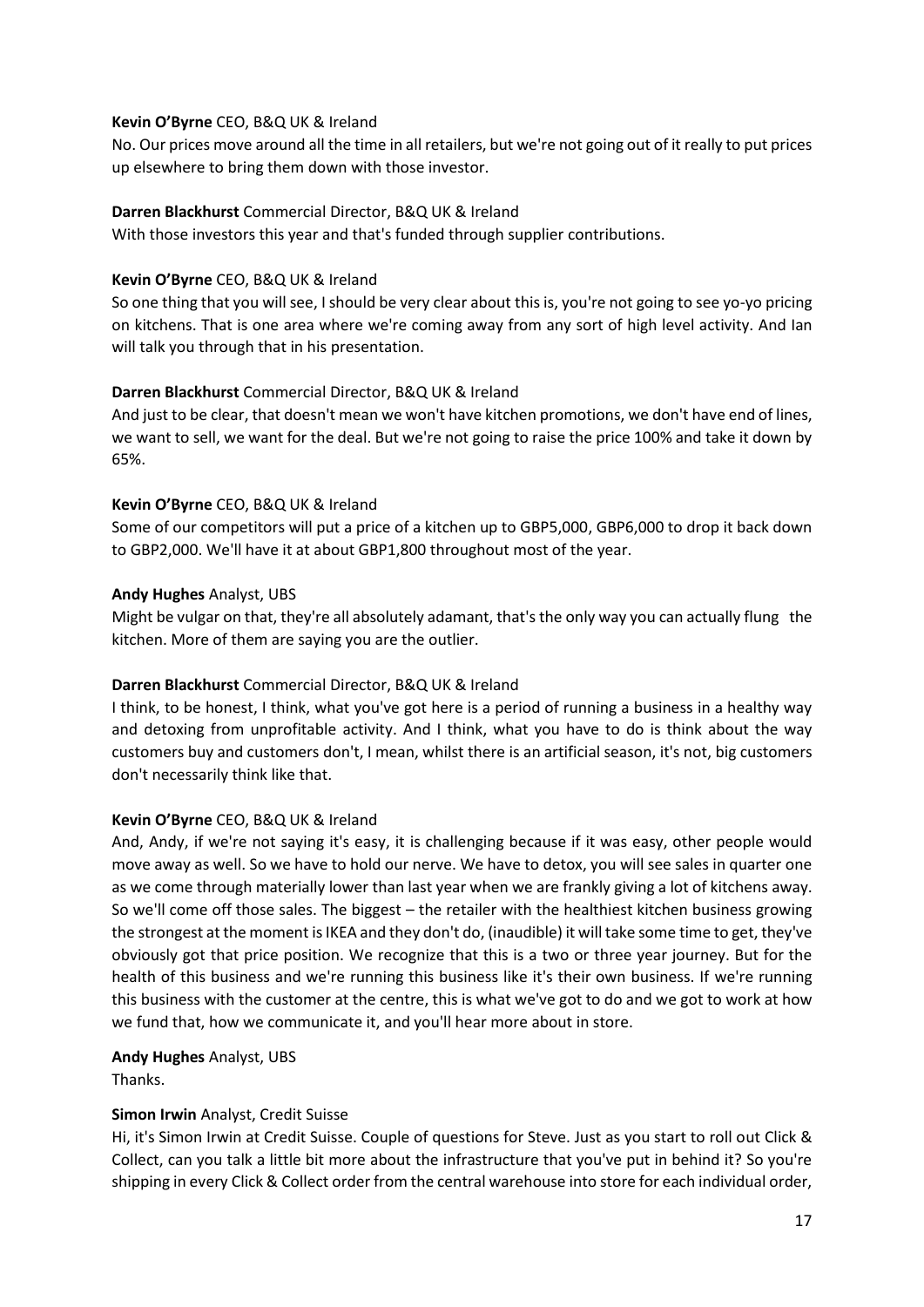and does that make sense if you've got 50,000 SKUs in the store, can't you pick from the store? And just generally, what are the kind of margin implications around this and sensitivities around delivery charge?

### **Steve Willett** CEO, Group Productivity & Development, Kingfisher

In terms of what I was talking about earlier, yes. At this moment in time, we are shipping all of those in from a central warehouse and it goes back to what I said before, which is coming back to Kevin's point. The reason for that is the customer is absolutely at the centre of what we want. We have to deliver the promise. At the moment in some of the areas in the store, we do not have the confidence in some of the book stock accuracies and the operational processes that we think are robust enough to deliver that consistency of customer promise. So we've started by shipping it in, we've taken account of that in the economics and the SKUs that we've picked. So we're not trying to shoot ourselves in the foot, which is why we haven't gone to 34,000 SKUs overnight. Because that would make no sense. Most of that product is coming from the Trentham warehouse and it's a process that we've always been using. To be fair, we've been feeding parcels into store for TradePoint and other things on an ongoing basis. So that's where we've started. You are completely right. That's not where we want to end up. Where we want to end up is picking a big chunk of that, in fact, most of it from store. To do that we need to do a few things, some of it is range rationalizations, some of it is some operational things and when we get total confidence, those promises are right. We will switch to that. In fact, we're going to have an interim process where we will attempt to pick it from store, if we can't we'll then ship in overnight. So it's an evolution process, but we've started with a process that says, the one thing we cannot afford to do is basically break that customer promise. And we know to be fair, we're taking an economic issue in the short term. It's still profitable sales, but it's not as profitable as it could be, when we've completely done the transition.

**Simon Irwin** Analyst, Credit Suisse How long do you think it will take?

**Steve Willett** CEO, Group Productivity & Development, Kingfisher Two years.

#### **Kevin O'Byrne** CEO, B&Q UK & Ireland

And you'll see in store some very simple things like and Christian will talk about the new tills where we can get better scanning accuracy. So if someone just says there is three tins of mass has gone out and one of them is silk, we then have stockpile accuracy issues and then, in fact, Click & Collect. So we need to fix the range work, the productivity work as stock comes into the store all that is setting the business up to be able to as much as possible just picking in the store.

#### **Simon Irwin** Analyst, Credit Suisse

And with TradePoint, how has kind of Click & Collect and the whole online gone since that was introduced last?

#### **Steve Willett** CEO, Group Productivity & Development, Kingfisher

We haven't introduced Click & Collect into TradePoint. The Click & Collect offerings are only just going live with the new diy.com platform, because that's the only thing that had all the technical stuff for it. And we're yet to prepare, we haven't released it into TradePoint yet.

**Simon Irwin** Analyst, Credit Suisse So when does TradePoint have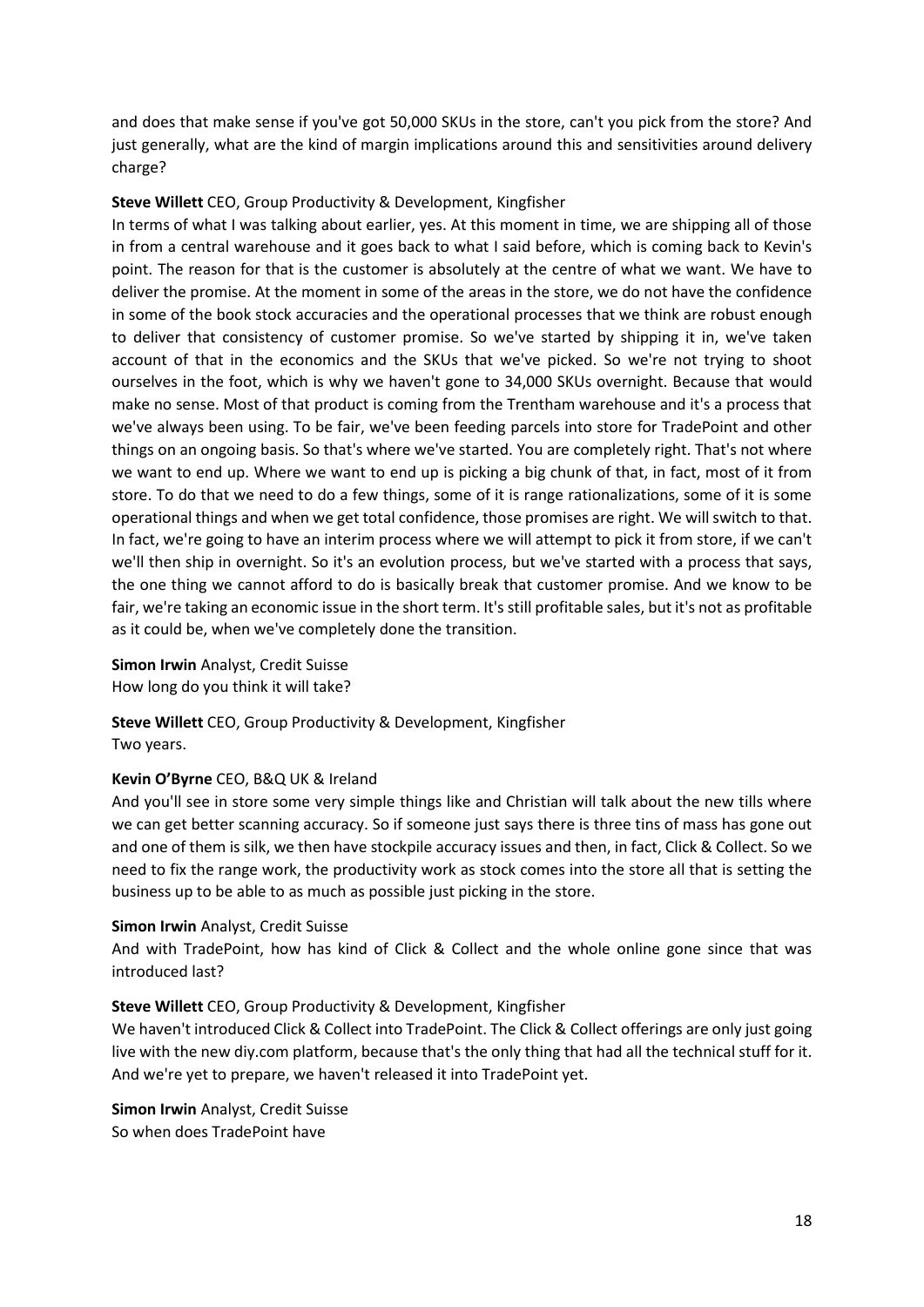### **Steve Willett** CEO, Group Productivity & Development, Kingfisher

To be fair, we're just writing the plan. We haven't decided when we're going to do that yet.

**Simon Irwin** Analyst, Credit Suisse Okay. Thank you.

### **Geoff Ruddell** Analyst, Morgan Stanley

Hi, it's Geoff Ruddell with Morgan Stanley. Kevin, can I just pick you up on something? Did you say it would be September 2015 before you are in a position to quantify the property plans?

### **Kevin O'Byrne** CEO, B&Q UK & Ireland

I didn't, I meant March. But just to be clear, we're not going to come out with some big reveal. And I think the whole room would love a big reveal, but it's not going to happen, we're going to come out and tell you what we're doing as it is appropriate to tell you what we're doing, because Grahame has to go and negotiate with other retailers, landlords, et cetera and it just doesn't make sense to come and, we'll tell you when it's done. But we're very clear, we've done a very detailed piece of work catchment by catchment, store by store, we know what we would like to happen, unfortunately we don't own all the property to release some of it. And we are in conversations with a number of retailers and landlords about what they would like to happen and there's some, those conversations will be fruitful and some less so. So we will update you as much as we can as often as we can. But I just want to manage expectations because it doesn't make sense to come out and say we've got all these stores, because then Grahame goes into negotiation and he's got at least one hand, if not both hands tied behind his back.

### **Geoff Ruddell** Analyst, Morgan Stanley

I mean back in 2005, I think it was you announced or it wasn't you, there was an announcement of a big, sort of, we need to cross 1.5 million square feet and it's going to cost us, it was couple of hundred million quid. If we're not going to get a similar announcement, there's not going to be a big exceptional on something?

#### **Kevin O'Byrne** CEO, B&Q UK & Ireland

Could there be some exceptional? Of course, there could. I just don't think, if we, I think more cash than profit in this discussion. If you look at the CapEx budgets we have and you look at the time scale to do this, I think, and that's why I've said, I think this is very manageable from a cash point of view. And what does that mean? It could be 20 million, 30 million in one year because we're having to spend money on breaking stores in half, et cetera. But this is not something that's going to impact the Group, Kingfisher Group in a material way. Initially I think some of the offer work that Darren was talking about, while there will be some P&L implications of taking ranges down, they will be cash positive. So there may be some margin implications in a quarter or two, while we clear stock, but it will be cash positive. I would see some of that cash being used for some of the work on the property, but in the grand scheme of Kingfisher, I think this is something that's very manageable year by year, just because of the time scale. Now would we turn around at some point and say, look, there's a group of these stores here and you know what, we've now, we've done what we can with them and we're left at an onerous lease and therefore, is it both from a cash point of view, I think it's very manageable; P&L, I'm not sure, it's just too early to say.

#### **Geoff Ruddell** Analyst, Morgan Stanley

And then one final one on the same topic. Do you have a view yet of what the optimum size of a large B&Q will be in the future?